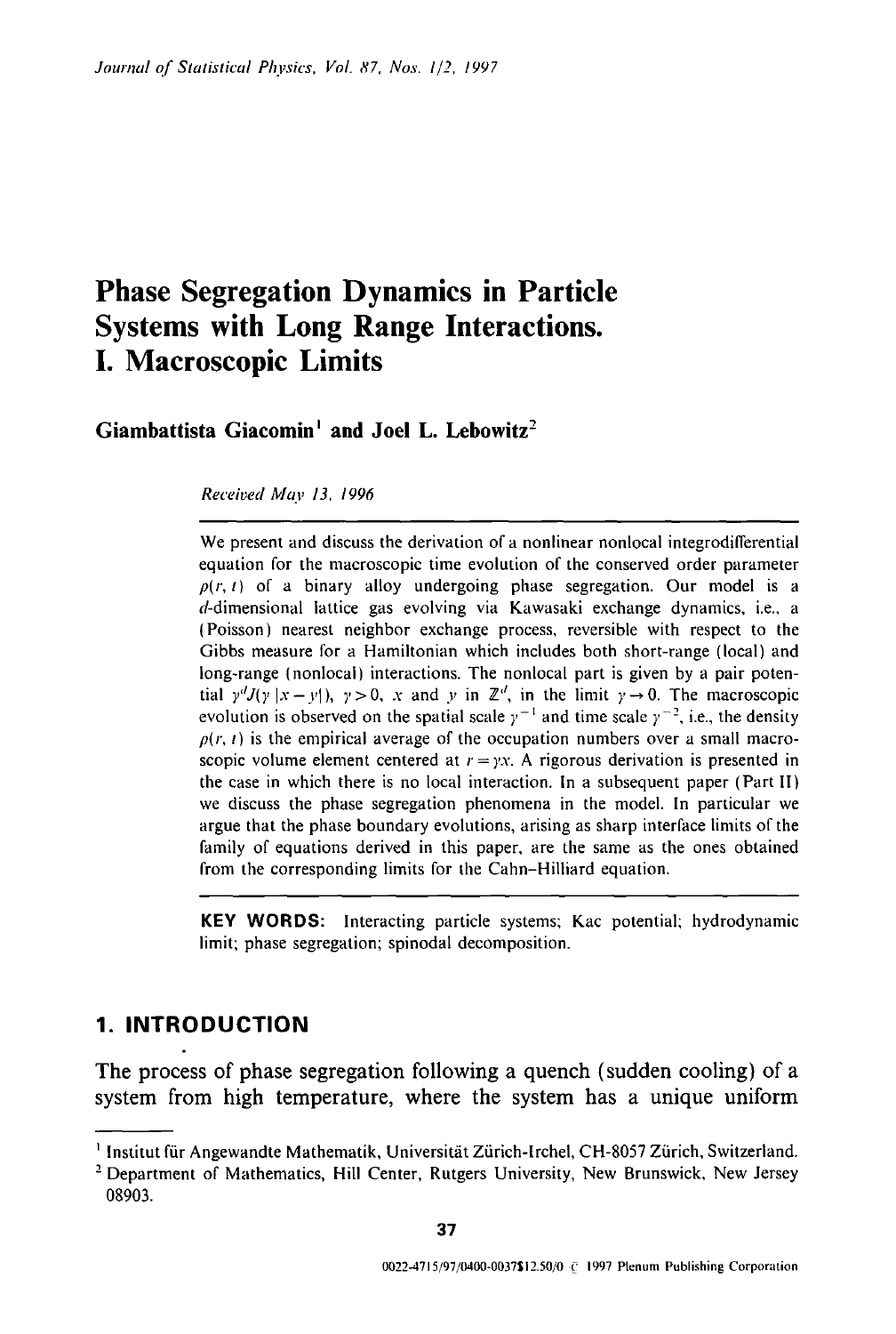equilibrium phase, into the miscibility gap where two (or more) phases can coexist is variously known as spinodal decomposition, nucleation, coarsening, etc.. It concerns the tendency of the different phases to segregate, creating larger and larger domains of approximately homogeneous singlephase regions. The problem is of great practical importance in the manufacturing of alloys, where the degree of segregation influences the properties of the material. The mathematical description of the time evolution of the local macroscopic order parameter in such systems, e.g., the difference in the concentration of A and B atoms in a binary A-B alloy, is commonly given by nonlinear fourth-order equations of the Cahn-Hilliard type. $(4)$ 

These equations appear to capture much of the phenomena. In particular, their numerical solutions show good agreement with experiments and with computer simulations of the Ising model (thought of as a binary alloy) evolving via Kawasaki exchange dynamics. This agreement relates both to the appearance and shape of segregated domains, which seem to exhibit a self-similar structure, and also to the quantitative behavior of the characteristic length describing these structures, which seems to grow like  $t^{1/3}$ , where t is the time. While this agreement is certainly satisfying, the original Cahn-Hilliard equation (CHE) or the modifications of it proposed so  $far^{(9)}$  do not seem to arise as exact macroscopic description of microscopic models of interacting particles, such as the Ising model with Kawasaki dynamics (the CHE can, however, be derived from certain mesoscopic Ginzburg-Landau continuous-spin models $^{(2)}$ ). This is unlike some other physically motivated equations, e.g., the *diffusion* equation and the *Boltzmann equation,* which can be derived from idealized microscopic models in suitable limits.<sup> $(7,29)$ </sup> Such derivations are both of intrinsic interest and also indicate something about the range of applicability of the macroscopic equations. The latter might be particularly relevant for the CHE, where all that is known mathematically about the behavior of the solutions is restricted to the late stages of the coarsening process when the evolution is *assumed* to be dominated by the motion of sharp interfaces between well-formed domains of the pure phases. It is far from clear how much this singles out the CHE from other possible equations describing phase segregation.

In this paper we rigorously derive a macroscopic equation describing phase segregation in microscopic model systems with long-range interactions evolving according to stochastic Kawasaki dynamics with nearest neighbor exchanges. We will then, in Part II,  $(14)$  study the interface motion obtained from the derived macroscopic equation, in the *sharp interface limit,* by means of formal matched asymptotic expansions of the solution of the macroscopic evolution equation (see, e.g., refs. 3, 5, 18, and 24). By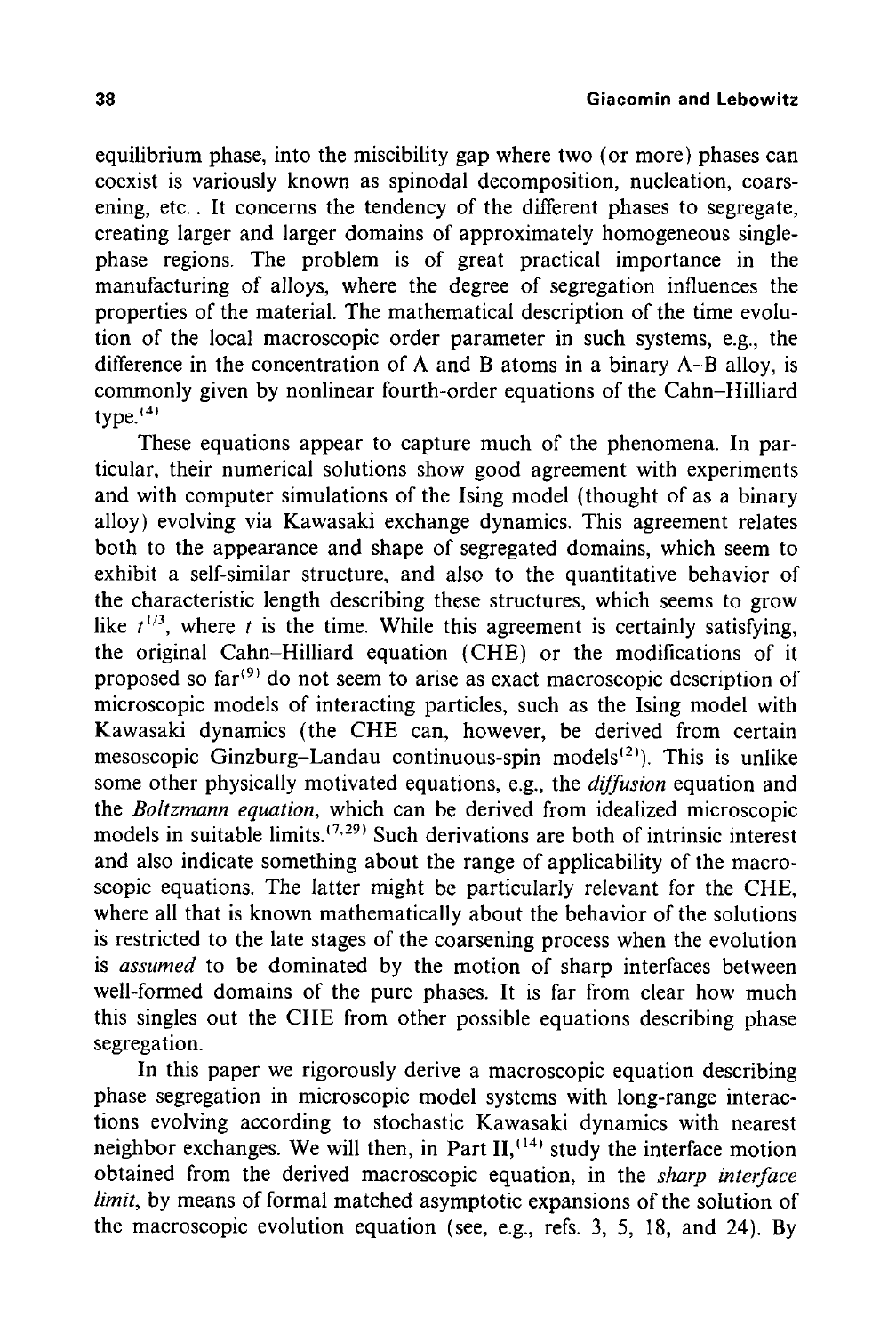*sharp interface* we mean the limit in which the phase domains are very large compared to the size of the interfacial region, i.e., denoting by  $L$  the *typical* size of the domains, we look for results in the limit  $L \rightarrow \infty$ . The time will have to be properly scaled as well, typically as some integer power of L, according to the type of initial condition and the choice of the temperature. Our conclusion there is that, from the *sharp interface viewpoint,*  the equation derived from a particle system and the Cahn-Hilliard equation are essentially equivalent.

The models we consider are dynamical versions of lattice gases interacting via long-range Kac potentials, also known as *local mean-field* interactions. The equilibrium properties of these systems are well known.  $(16, 21, 25)$ They provide microscopic models in which the van der Waals or mean-field description of phase transition phenomena, which is in good qualitative (or even quantitative) agreement with experiments away from the critical point, holds exactly. This includes metastability phenomena.<sup>(25)</sup> The corresponding dynamical models which we study here are sometimes called *local mean-field Kawasaki dynamics.* They can be described in words as follows: each particle hops (at a random time) from a site of the lattice  $\mathbb{Z}^d$  to one of its 2d neighboring sites with a rate which depends on the particle configuration. These rates are chosen to satisfy detailed balance (reversibility) with respect to the Gibbs measure having the specified interaction between the particles. $(29)$ 

In the simplest model we consider here there is only a long-range (Kac-type) potential. We will also discuss, but not investigate in detail, the case in which additional short-range interactions are also present. Further work on the same model and related ones can be found in refs. 12, 20, and 32; these papers focus on the diffusive regime, i.e., on the region in which there is only one phase, but versions of the integral equation on which we are focusing are already present there. The case without a conservation law, *Glauber* dynamics, has received much attention (see ref. 6 and references therein).

The precise definition of the model is given in the next section. We show there that the evolution of the macroscopic density (in the simplest model) is given in terms of a second-order integrodifferential equation (2.16). We then show that this equation can be written in terms of the gradient flux associated with the classical local mean-field free-energy functional<sup>(21,25)</sup> and a density-dependent mobility. This allows us to make a direct connection between the properties of the solution of the derived evolution equation and the equilibrium phase diagram as well as with the solution of the CHE. In Section 3 we argue that the gradient structure for the macroscopic evolution law should hold generally in systems with longrange Kac potentials and arbitrary additional short-range interactions. In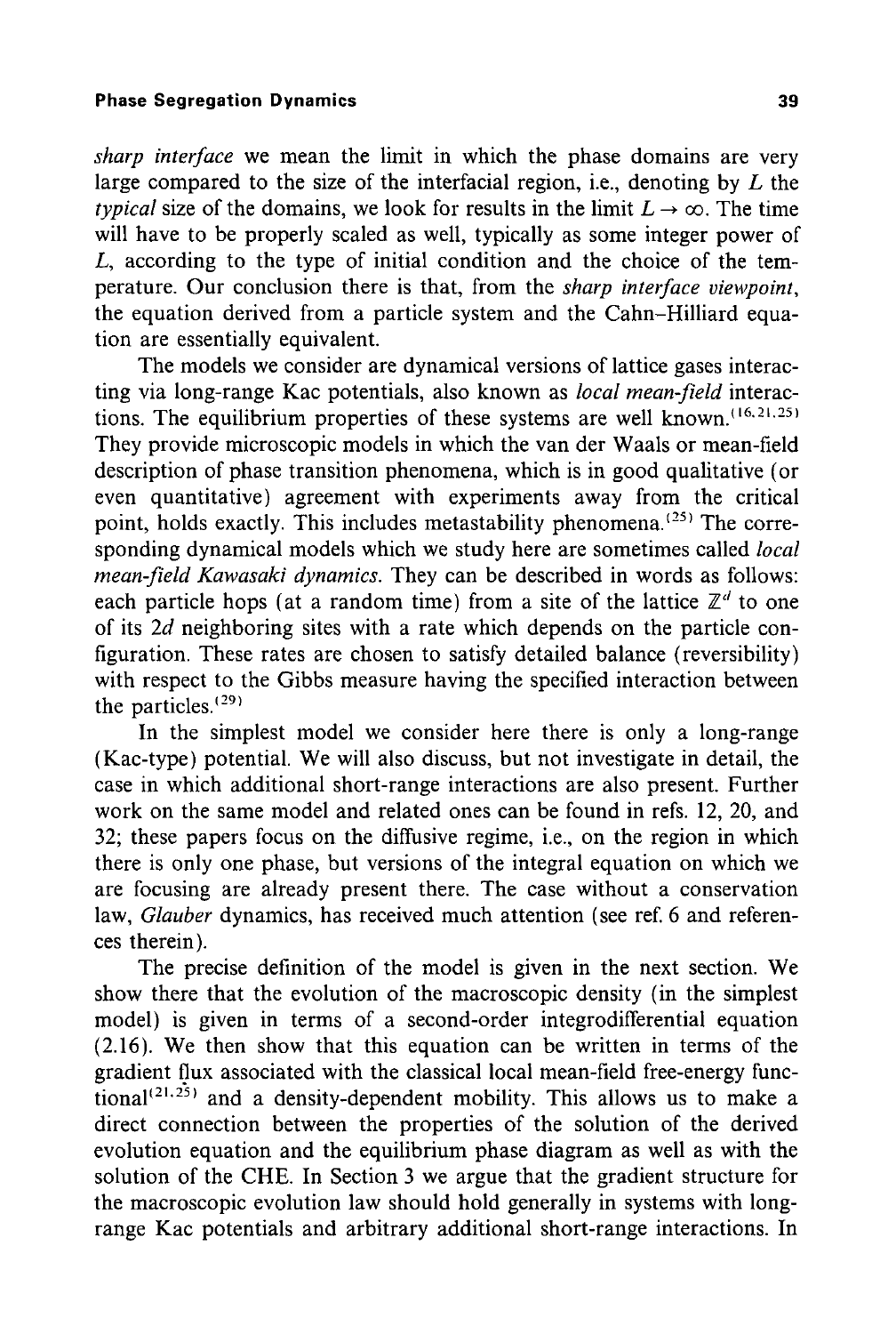Section 4 we make a remark on the case in which a weak external field is present. The proof for the simple case is given in Section 5.

# **2. THE PARTICLE MODEL AND ITS HYDRODYNAMIC LIMIT**

The particles live on the d-dimensional lattice  $A_y = \{1, 2, ..., [y^{-1}]\}^d$ , where  $y > 0$  is a small parameter and  $\lceil r \rceil$  denotes the integer part of the real number r. We impose periodic boundary conditions on  $A<sub>v</sub>$ . Each site of  $\Lambda$ <sub>y</sub> is either occupied (1) or empty (0), hence a particle configuration is an element  $\eta$  of  $\Omega_{y} = \{0, 1\}^{A_y}$  and the latter is endowed with the product topology. The dynamics is specified by giving an initial condition  $\eta_0 \in \Omega_y$ , which may be random, i.e., a measure on the Borel sets of  $\Omega<sub>r</sub>$ , and some (stochastic) evolution rules which will define  $\eta$ , for any t positive. Our aim is to have a Markovian dynamics for which the Gibbs measure associated with a given Hamiltonian and a given total particle number is the unique reversible time-invariant measure at a fixed temperature. The Hamiltonian is a real-valued function defined on  $\Omega_{\nu}$  and we take it to be the sum of two terms

$$
H = H_s + H_v \tag{2.1}
$$

with

$$
H_{s} = -\frac{1}{2} \sum_{x, y \in A_{y}} K(x - y) \eta(x) \eta(y)
$$
 (2.2)

$$
H_{y} = -\frac{1}{2} \sum_{x, y \in A_{y}} \gamma^{d} J(\gamma(x - y)) \eta(x) \eta(y)
$$
 (2.3)

in which J is a smooth function ( $C^{\infty}$ ) from the d-dimensional unit torus  $T^d$ to the real numbers such that  $J(r) = J(-r)$ , and  $K(x) = 0$  if  $|x| > R$  for some  $R$  independent of  $\gamma$ . The term in (2.3) will be called *nonlocal*, while the one in (2.2) will be called *local* or *short range.* The Gibbs measure with Hamiltonian H at the temperature  $1/\beta$  ( $\beta > 0$ ) and total number of particle  $N \in \mathbb{Z}^+$  is defined as

$$
\mu_{\gamma}^{\beta}(\eta) = \frac{\exp(-\beta H(\eta))}{Z_{\gamma}(N)}\tag{2.4}
$$

where

$$
Z_{\gamma}(N) = \sum_{\eta \in \Omega_{\gamma}^{N}} \exp(-\beta H(\eta))
$$
 (2.5)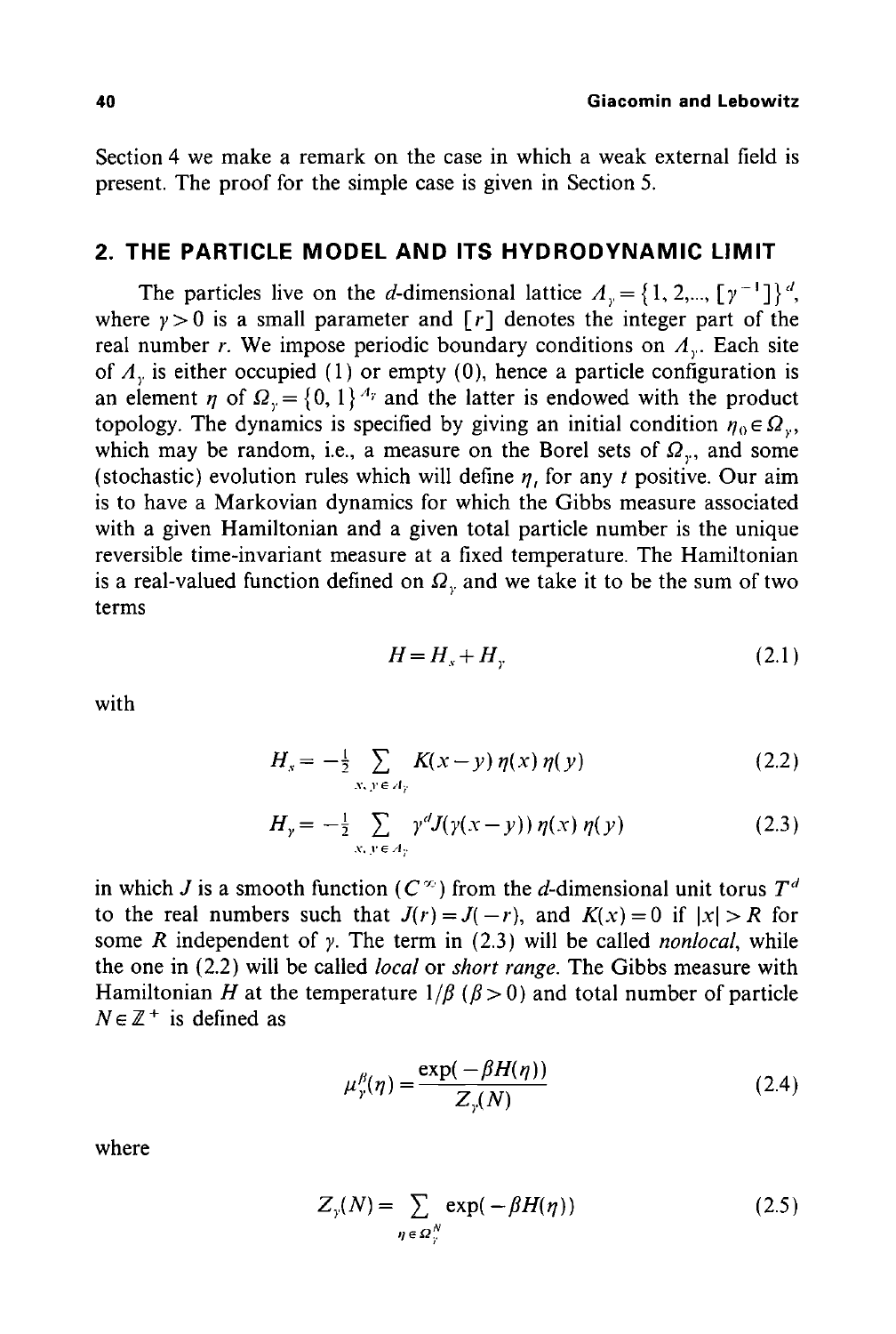(2.4) is a probability measure over  $\Omega_{v}^{N} \equiv \{\eta \in \Omega_{v}: \sum_{x \in \Lambda_{v}} \eta(x) = N\}$ . The stochastic process  $\{\eta_i\}_{i\geq 0}$  is the Poisson jump process<sup>(22,29)</sup> generated by the operator

$$
L_{\gamma} f(\eta) = \sum_{x, y \in A_{\gamma}} c_{\gamma}(x, y; \eta) [f(\eta^{x, y}) - f(\eta)] \qquad (2.6)
$$

where f is a real-valued (bounded) function on  $\Omega_{\nu}$ ,

$$
\eta^{x, y}(z) = \begin{cases} \eta(x) & \text{if } z = y \\ \eta(y) & \text{if } z = x \\ \eta(z) & \text{otherwise} \end{cases} \tag{2.7}
$$

and

$$
c_y(x, y; \eta) = \Phi\{\beta[H(\eta^{x, y}) - H(\eta)]\} \qquad (2.8)
$$

if  $|x-y| = 1$  and is zero otherwise. Here  $\Phi$ :  $\mathbb{R} \to \mathbb{R}^+$  is twice differentiable in a neighborhood of 0 and satisfies the detailed balance or reversibility condition,

$$
\Phi(E) = \exp(-E) \ \Phi(-E) \tag{2.9}
$$

for all  $E \in \mathbb{R}$ . We also assume  $\Phi(0) = 1$ : the case  $\Phi(0) \in (0, \infty)$  can be recovered with a time change.

Loosely speaking, the process  $\eta$ , can be described in the following way: if at time t the configuration is  $\eta_i$ , the probability that in the time interval  $[t, t + \Delta t]$  the sites x, y  $(|x - y| = 1)$  exchange their occupation numbers is

$$
c_{\nu}(x, y; \eta_t) \Delta t + O((\Delta t)^2) \tag{2.10}
$$

We note that if  $\eta(x)=\eta(y)$ , then an exchange between x and y does not modify the configuration  $\eta$  and it is thus possible to interpret the dynamics in terms of particles which attempt to jump from x to y, but the jump is performed only if the site  $y$  is empty: this type of dynamics is said to have an *exclusion* rule, that is, the particles have an on-site hard-core repulsion. A detailed construction of this process in terms of Poisson jump processes is given qn p. 158 of ref. 29. The configuration space we are working on  $(\Omega_{\nu})$  is finite and this avoids the difficulties connected to defining such a dynamics on an infinite state space (Chapter 1 of ref. 22). In Section 1.2 (Part II) of ref. 29 it is shown that for f and g, bounded functions on  $\Omega_{\nu}$ ,

$$
\int g(\eta) L_{\gamma} f(\eta) d\mu_{\gamma}^{\beta}(\eta) = \int f(\eta) L_{\gamma} g(\eta) d\mu_{\gamma}^{\beta}(\eta)
$$
 (2.11)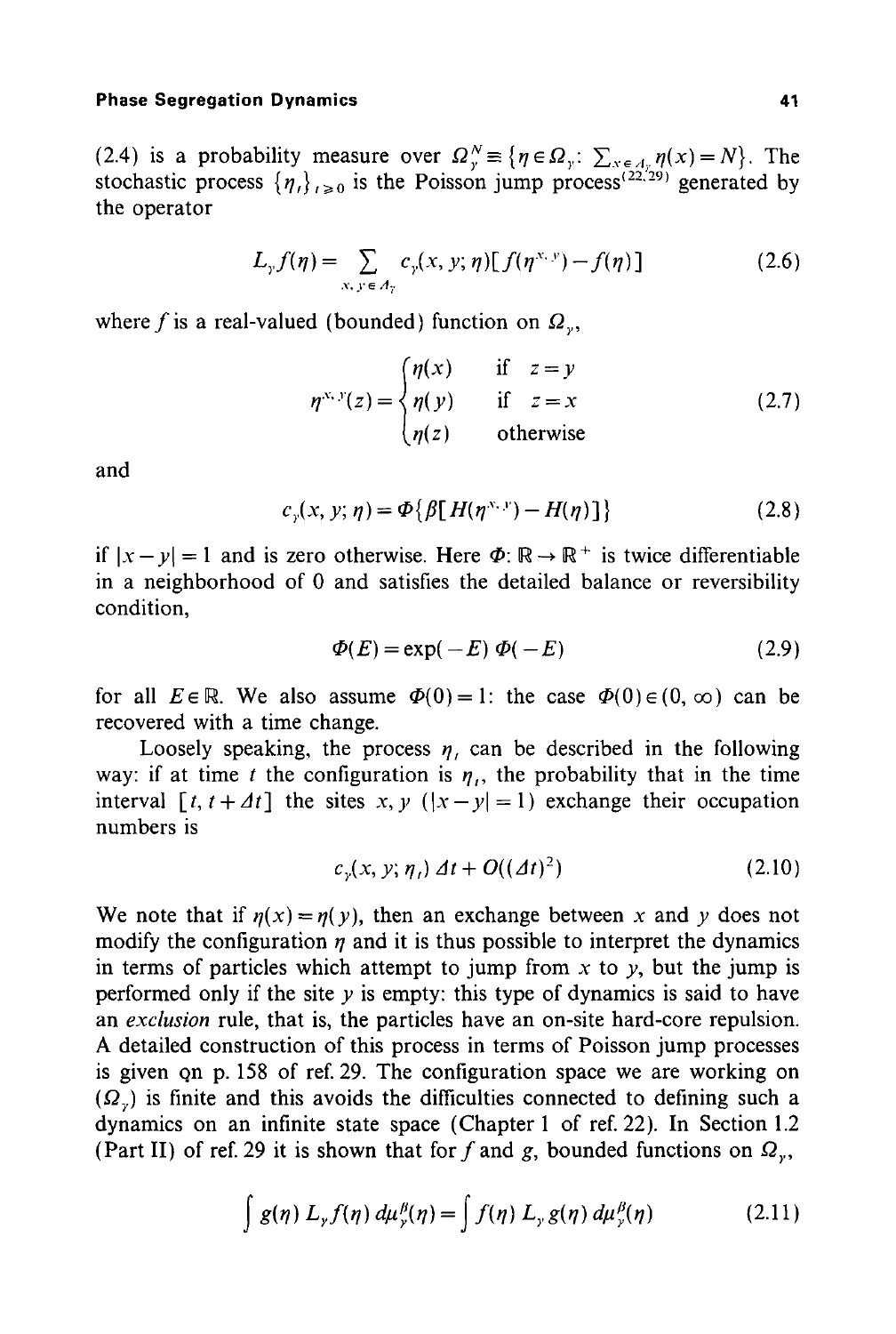This property is called *reversibility* and it is a direct consequence of (2.9). In particular, (2.11) implies that

$$
\int L_{\gamma} f(\eta) d\mu_{\gamma}^{\beta}(\eta) = 0 \qquad (2.12)
$$

We will use the following notation: the generic initial condition is a probability measure  $\mu$  on  $\Omega_{\nu}$ . The law of the process  $\{\eta_i\}_{i\geq0}$  with initial condition  $\mu$  will be denoted by  $P^{\mu}_{\nu}$  ( $E^{\mu}_{\nu}$  for the expectation). The process  $P^{\mu}_{\nu}$ is linked to the semigroup generated by L<sub>y</sub> via the formula  $E_{\nu}^{\mu}(f(\eta_{i}))=$  $\int$  (exp(L<sub>r</sub>t)f)(n)  $\mu$ (dn). Equation (2.12) implies that for any  $t \ge 0$  and any f bounded

$$
\frac{d}{dt} E_{\gamma}^{\mu_{\gamma}^{\beta}}(f(\eta_{\iota})) = 0 \tag{2.13}
$$

which means that  $\mu^{\beta}_{\nu}$  is invariant under the process generated by  $L_{\nu}$ .

# **The Hydrodynamic Limit**

We are interested in initial states  $\mu$ , such that, when  $\gamma \rightarrow 0$ ,  $\mu$ , resem*bles* more and more a profile  $\rho_0$ , where  $\rho_0$  is a measurable function from the d-dimensional unit terms  $T<sup>d</sup>$  to [0, 1], stretched by  $\gamma^{-1}$ . More precisely, we say that  $\{\mu_{y}\}_{y>0}$  is an initial condition associated with  $\rho_0$  if, for any continuous function  $\phi$  from  $T^d$  to R and every  $\delta > 0$ ,

$$
\lim_{\gamma \to 0} \mu_{\gamma} \left( \left| \gamma^{d} \sum_{x \in \mathcal{T}^{d}} \phi(\gamma x) \eta(x) - \int_{\mathcal{T}^{d}} \phi(r) \rho_{0}(r) dr \right| > \delta \right) = 0 \qquad (2.14)
$$

The condition (2.14) is clearly satisfied if  $\mu<sub>y</sub>$  is such that  $\langle \eta(x) \rangle$  =  $\int_{\Omega_{\gamma}} \eta(x) d\mu_{\gamma}(\eta) = \rho_0(\gamma x)$  for all x in  $\Lambda_{\gamma}$  and the occupation numbers of the sites are independent. On the other hand, the initial condition concentrated on the chessboard configuration  $\lceil \eta(x) \rceil = 1$  if the sum of the components of x is even,  $\eta(x)=0$  otherwise] is also obviously associated with  $\rho_0 = 1/2$ and many other examples can be easily constructed. Loosely speaking, when we say that the particle system has a hydrodynamic limit, we mean that (2.14) holds also at later times if we replace  $\rho_0$  by the solution of a suitable hydrodynamic evolution equation (in our case we will have an integrodifferential equation) with initial condition  $\rho_0$ . In Section 4 we prove the following theorem:

**Theorem** 1. The hydrodynamic limit without short-range interactions. Set  $K(x) = 0$  so that the Hamiltonian coincides with  $H_y$ . Let  $\mu_y$  be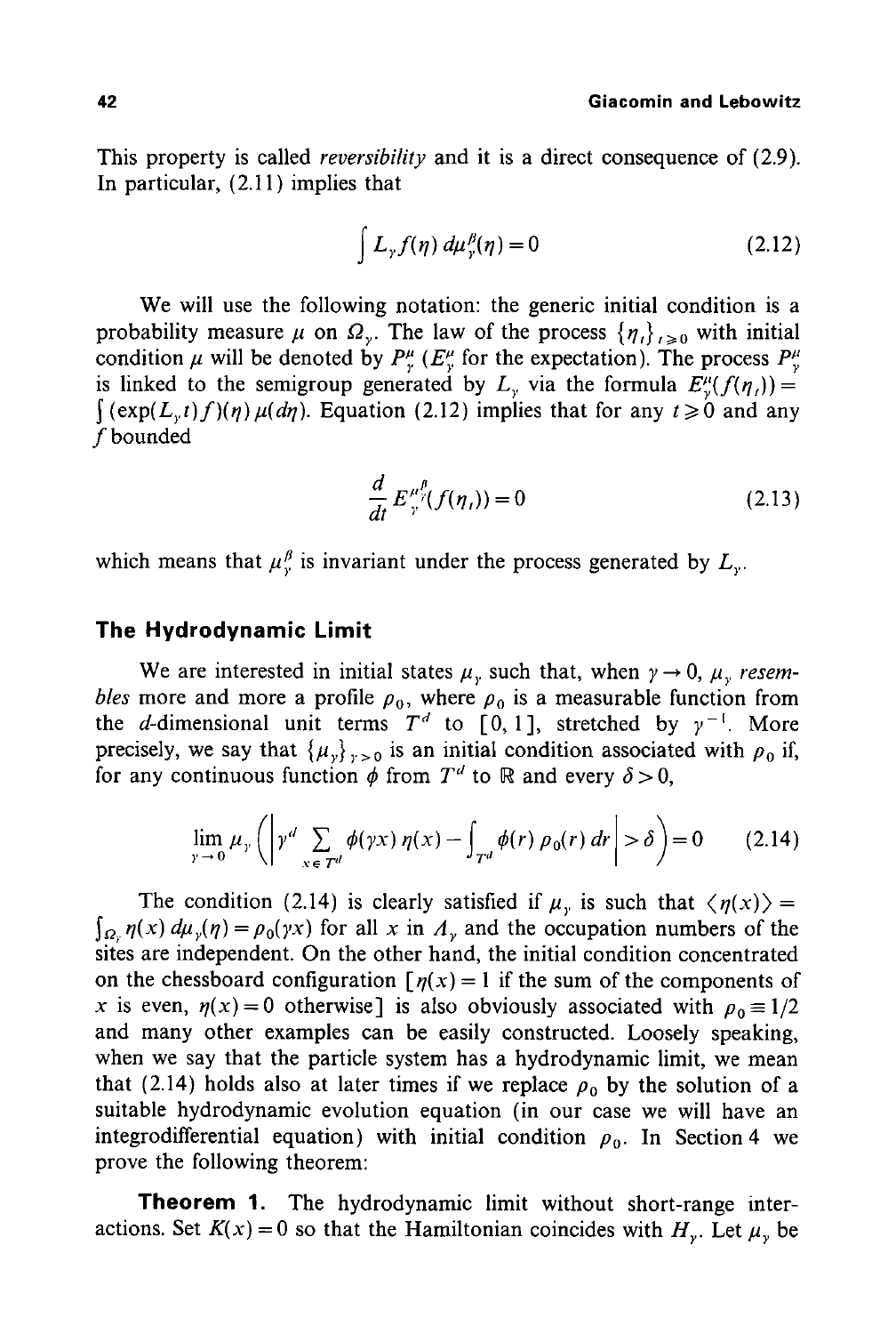$\mathbb{R}^2$ 

an initial condition associated with  $\rho_0 \in C^2$ . Then, for any t positive,  $\delta > 0$ , and any continuous function  $\phi$  from  $T^d$  to R

$$
\lim_{\gamma \to 0} P^{\mu_{\gamma}}_{\gamma} \left( \left| \gamma^{d} \sum_{x \in \mathcal{T}^{d}} \phi(\gamma x) \, \eta_{\, \gamma^{-2}}(x) - \int_{\mathcal{T}^{d}} \phi(r) \, \rho(r, \, t) \, dr \right| > \delta \right) = 0 \qquad (2.15)
$$

when  $\rho(r, t)$ ,  $r \in T<sup>d</sup>$ , and  $t \in [0, \infty)$ , is the unique classical solution of the equation

$$
\begin{cases} \partial_t \rho(r, t) = \nabla \cdot \left[ \nabla \rho(r, t) - \beta \rho(r, t) (1 - \rho(r, t)) \int_{T^d} \nabla J(r - r') \rho(r') dr' \right] \\ \rho(r, 0) = \rho_0(r) \end{cases} (2.16)
$$

**It** is now an observation, which at first sight appears surprising, that (2.16) can be rewritten in the form

$$
\frac{\partial \rho(r,\,t)}{\partial t} = \nabla \cdot \left[ \, \sigma^0(\rho) \left( \nabla \frac{\delta}{\delta \rho} \, \mathscr{F}^0 \right) \right] \tag{2.17}
$$

where

$$
\mathscr{F}^0(\rho) = -\frac{1}{\beta} \int_{T^d} s(\rho(r)) \, dr - \frac{1}{2} \iint_{T^d \times T^d} J(r - r') \, \rho(r) \, \rho(r') \, dr \, dr' \qquad (2.18)
$$

with

$$
s(\rho) = -\rho \log \rho - (1 - \rho) \log(1 - \rho) \tag{2.19}
$$

and

$$
\sigma^0(\rho) \equiv \beta \rho (1 - \rho) \tag{2.20}
$$

Rewriting (2.16) in the form (2.17),  $\mathscr{F}^0$  is recognized as the free energy functional and  $\sigma_0(\rho)$  as the mobility of our model without the long-range interactions. This allows us to connect our equation with that of the CHE. Before doing that we rewrite  $\mathcal{F}^0(\rho)$ , up to an irrelevant additive constant, in the form

$$
\mathscr{F}^0(\rho) = \int_{T^d} f_c^0(\rho(r)) dr + \frac{1}{4} \int_{T^d \times T^d} J(r - r') [\rho(r) - \rho(r')]^2 dr dr' \qquad (2.21)
$$

where

$$
f_c^0(\rho) = -\frac{\hat{J}(0)}{2} \left(\rho - \frac{1}{2}\right)^2 + \frac{1}{\beta} \left(\rho \log \rho + (1 - \rho) \log(1 - \rho)\right) \tag{2.22}
$$

and  $\hat{J}(0) = \int J(r) dr$ .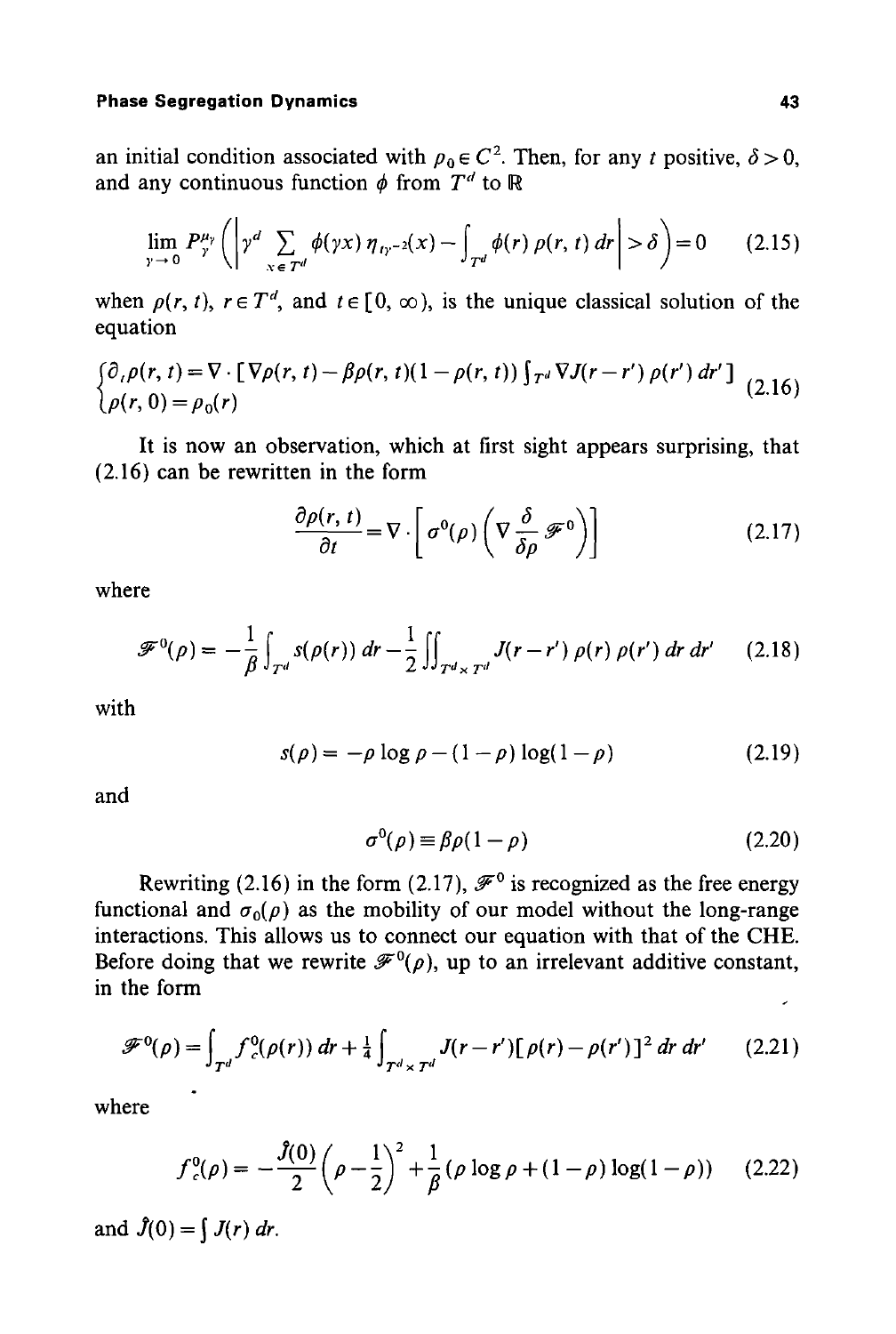Note that if  $\rho$  is constant, the second term in (2.21) vanishes, so that  $f_c^0$  is the *constrained equilibrium* free energy density of a homogeneous system.<sup>(21,25)</sup> In fact  $f^0(\rho)$  is the correct equilibrium free energy density as long as  $\beta \le \beta_c = 1/T_c = 4/\hat{J}(0)$ . If  $\beta > \beta_c$ ,  $\hat{f}_c^0(\rho)$  has a double minimum at  $\rho = \rho \frac{1}{\beta}$ , the two nontrivial solutions of  $\log(\rho/(1 - \rho)) = \beta \hat{J}(0)(\rho - 1/2)$ , and the correct free energy is then obtained by the double tangent construction. A heuristic derivation of (2.16) and an explanation of (2.17) is given in Section 3, where the generalization to the case  $K \neq 0$  is considered. Equation (2.17) has the same structure as the CHE, whose various forms correspond to different  $\sigma^0(\rho)$  and  $f^0(\rho)$  chosen by different authors.<sup>(4,5,18,26)</sup> What is common to the different CHEs in the literature is that the second term on the right side of (2.21) is of the form  $\frac{1}{2}\zeta \int (\nabla \rho)^2 dr$ , where  $\zeta > 0$  is related to the surface tension. This can be thought of as expanding the term in (2.21) and keeping only some terms, which is reasonable when the scale on which  $\rho$  varies is large compared to  $\gamma^{-1}$ . We discuss the relationship between the solutions of (2.16) and the CHE in ref. 14; see also ref. 13.

# **3. THE GENERAL CASE:**  $K \neq 0$

We start by giving a heuristic explanation of the result in Theorem I, which is in fact a sketch of its proof. We are for the moment still in the case  $K = 0$ : if  $\beta = 0$ , the particle system reduces to the symmetric *simple exclusion process* (SEP), i.e., all the particles are performing exchanges with rate one, so their only interaction is given by the exclusion rule. As it is straightforward to verify, the Bernoulli measures  $\mu_{\nu}$  with uniform density  $\rho \in [0, 1]$ , under which the random variables  $\{\eta(x)\}_{x \in A_n}$  are independent and  $\int \eta(0) d\mu_{\rho}(\eta) = \rho$ , are invariant for the SEP dynamics and the hydrodynamic limit for the SEP is simply given by the heat equation (see, e.g., ref. 17), as in (2.16) with  $\beta = 0$ . Moreover, we observe that in the case  $\beta \ge 0$ ,

$$
H(\eta^{x.x+e}) - H(\eta) = \gamma(\eta(x+e) - \eta(x)) \left[ \gamma^d \sum_{z} \eta(z) (e \cdot \nabla J)(\gamma(x-z)) \right] + O(\gamma^2)
$$
  
=  $O(\gamma)$  (3.1)

for all  $x \in A$ <sub>r</sub> and e a unit vector in  $\mathbb{Z}^d$   $[(3.1)$  is derived in Lemma 2, Section 5], so that

$$
c_{\gamma}(x, x + e; \eta) = 1 - \frac{\beta}{2} [H(\eta^{x.x + c}) - H(\eta)] + O(\gamma^{2})
$$
  
= 1 + O(\gamma) (3.2)

where we used (3.1) and the fact that (2.9) and  $\Phi(0) = 1$  imply  $\Phi'(0) = -1/2$ .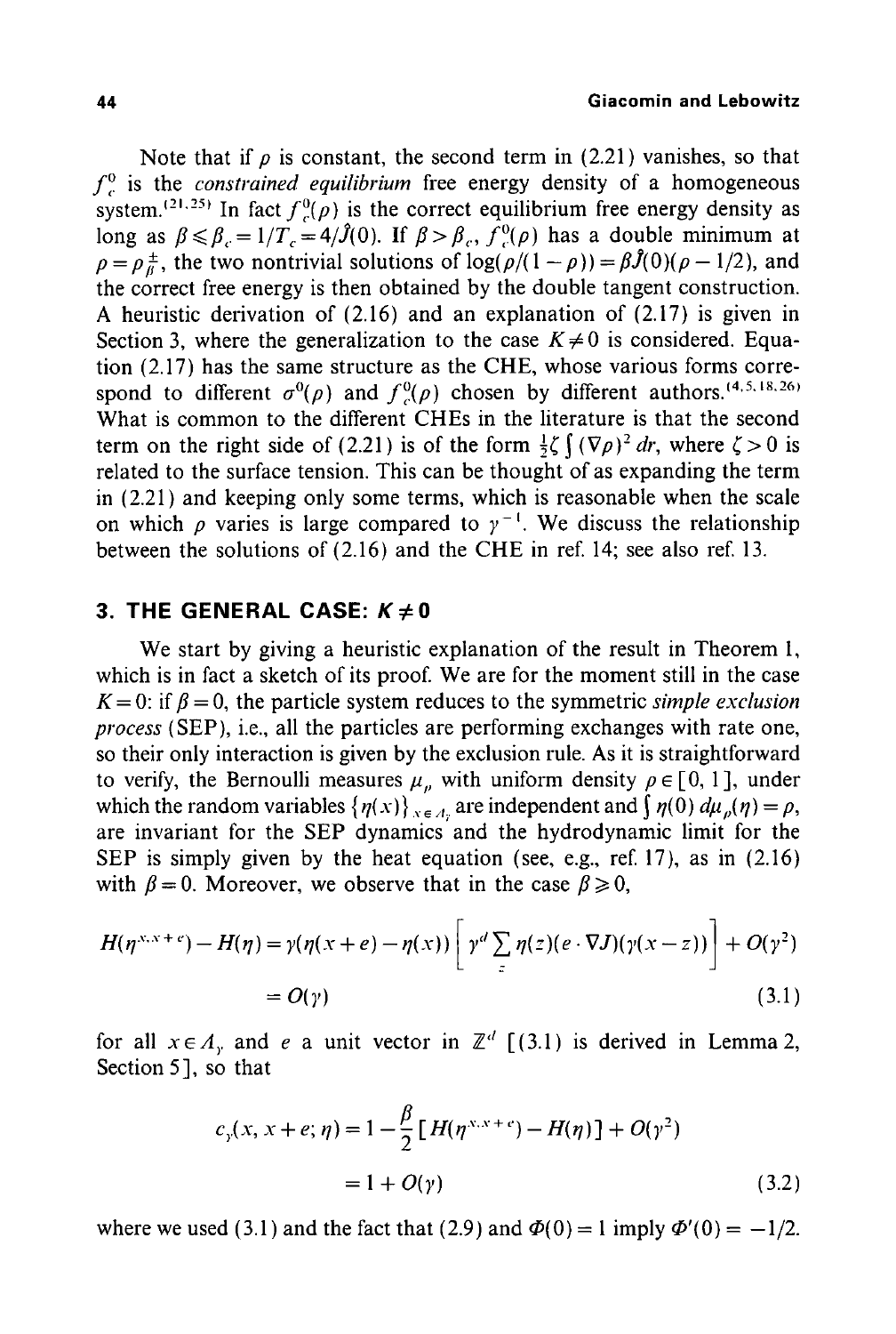Formula (3.2) indicates clearly that the dynamics with  $\beta > 0$  is a weak perturbation of the  $\beta = 0$  dynamics. In particular, the dominant SEP dynamics will enforce at time  $ty^{-2}$   $(t>0)$  *local equilibrium* with respect to its invariant measure, i.e., the state of the system will locally (on spatial scales shorter that  $\gamma^{-1}$ ) be very close to the Bernoulli measure  $\mu_{\rho}$  and  $\rho$ will vary on the macroscopic scale  $\gamma^{-1}$ . The perturbation term in (3.1) generates a force term given by the negative gradient of the energy density at r,

$$
F(r) \equiv \nabla \left( \int J(r - r') \, \rho(r') \, dr' \right) \tag{3.3}
$$

This gives an extra contribution to the macroscopic current equal to this force times the mobility  $\sigma^0 = \beta \rho (1 - \rho)$ . In this expression  $\beta$  measures the intensity of the bias in the exchange rates and  $p(1-p)$  gives the rate at which the exchanges actually take place when a particular site is chosen at random, since the system is locally described by the Bernoulli measure  $\mu_a$ . This explains the form of (2.16).

That (2.16) can be transformed into (2.17) is clearly due to the fact that  $s(\rho)$  in (2.19) satisfies the relation

$$
-\frac{1}{\beta} s''(\rho) \sigma^0(\rho) = 1 \tag{3.4}
$$

for all  $\rho \in (0, 1)$ . This is no accident, but, as will now show, (3.4) follows from the *Einstein relation* between fluxes and forces for this system.

This will become clearer if we consider the general case  $K \neq 0$ . We call the system with only the local Hamiltonian  $H<sub>s</sub>$  the *reference* system. The equilibrium free energy  $f_{eq}^{s}(\rho)$  associated with this reference system at an average density  $\rho \in [0, 1]$ , which depends also on  $\beta$ , is uniquely defined in *the thermodynamic limit.* <sup> $(27.28)$ </sup> We shall further assume that  $f_{eq}^s(\rho)$  is strictly convex and real analytic, which implies that there is no phase transition for the equilibrium reference system associated with  $H<sub>s</sub>$  at the temperature  $1/\beta$ . Moreover, we are assuming that for each  $\rho \in [0, 1]$  there exists a unique, translation-invariant and ergodic, infinite-volume limit Gibbs state  $\mu_p^s$  such that  $\int \eta(0) d\mu_{\rho}^{s}(\eta) = \rho$ . All these properties, which are to a certain extent equivalent, are known to hold if  $\beta$  is sufficiently small.<sup>(27,28)</sup>

We now claim that the correct macroscopic evolution law for the case  $K \neq 0$  should be

$$
\frac{\partial \rho}{\partial t} = \nabla \cdot \left[ \sigma_s \nabla \left( \frac{\delta \mathcal{F}}{\delta \rho} \right) \right]
$$
(3.5)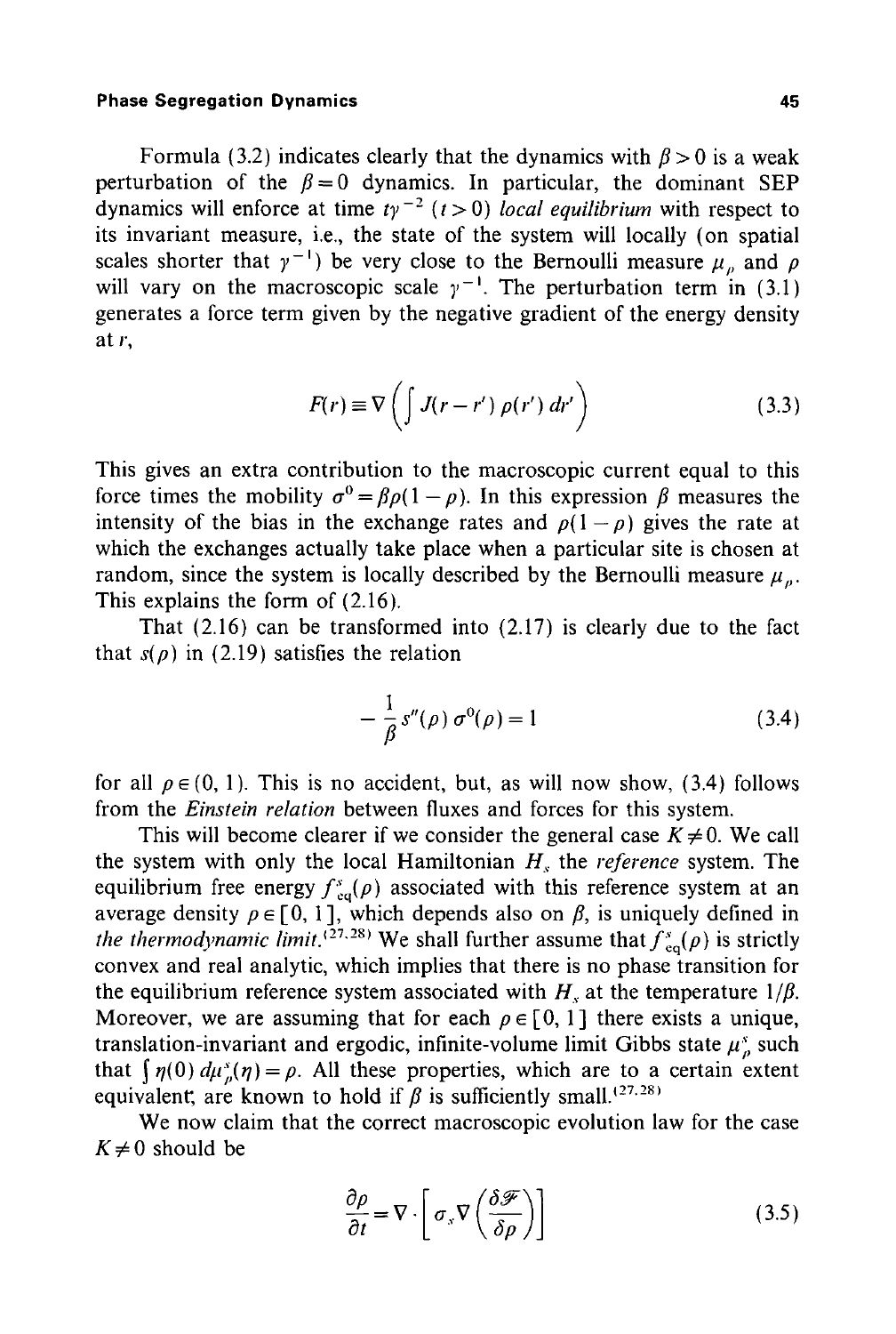where  $\sigma_s(\rho)$  is the mobility of the reference system,

$$
\mathscr{F}(\rho) = \int f_c(\rho(r)) dr + \frac{1}{4} \iint J(r - r') [\rho(r) - \rho(r')]^2 dr dr' \qquad (3.6)
$$

and we have defined the constrained equilibrium free energy density (in analogy with ref. 21) as

$$
f_c(\rho) = -\frac{\hat{J}(0)}{2} \left(\rho - \frac{1}{2}\right)^2 + f_{eq}^*(\rho) \tag{3.7}
$$

which is clearly a straightforward generalization of (2.17).

The definition of  $\sigma_{\rm s}$  for a system with short-range interactions in the one-phase system can be found in Part II of ref. 29, formulas (2.27), (2.71), and (2.72) [in our notation formulas (2.27) and (2.71) must be multiplied by  $\beta$ ]. It is given by a Green-Kubo formula and is related to the diffusion coefficient of the reference system  $D<sub>s</sub>(p)$  by the relation

$$
\sigma_s = \chi_s D_s \tag{3.8}
$$

where  $\chi(\rho)$  is the inverse of the derivative of the chemical potential, i.e., the compressibility of our reference system is defined as

$$
\chi_s \equiv \frac{1}{f_{eq}^{s\prime\prime}(\rho)} = \beta \sum_{x \in \mathbb{Z}^d} \left( \int \eta(x) \, \eta(0) \, d\mu_{\rho}^s(\eta) - \rho^2 \right) \tag{3.9}
$$

While a complete proof of (3.7) for general short-range interactions is lacking, some particular cases can be handled.<sup>(1)</sup> In order to justify (3.5) on a heuristic level we will draw an analogy with Section 3.4 of Part II of ref. 29. There a linear response argument is developed for the system with Hamiltonian

$$
H_V(\eta) = H_s(\eta) + \sum_{x \in A_\gamma} V(\varepsilon x) \eta(x) \tag{3.10}
$$

where  $V(r)$  is a smooth function from  $T<sup>d</sup>$  to R and  $\varepsilon > 0$  is a small parameter. This is the Hamiltonian of a weakly driven lattice gas: the dynamics is defined by the Poisson rates  $c_{\varepsilon, V}(x, y; \eta) = \Phi(\beta A_{x, V}H_V(\eta))$  for  $|x-y| = 1$  [and  $c_{k} y(x, y; \eta) = 0$  otherwise]. Hence we have

$$
c_{\varepsilon,\,V}(x,\,x+\varepsilon;\,\eta)
$$
  
=  $\Phi(\beta A_{x,x+\varepsilon}H_s(\eta))-\beta\varepsilon\Phi'(\beta A_{x,x+\varepsilon}H_s(\eta))$   
 $\times(\eta(x+\varepsilon)-\eta(x))(e\cdot\nabla V)(\varepsilon x)+O(\varepsilon^2)$  (3.11)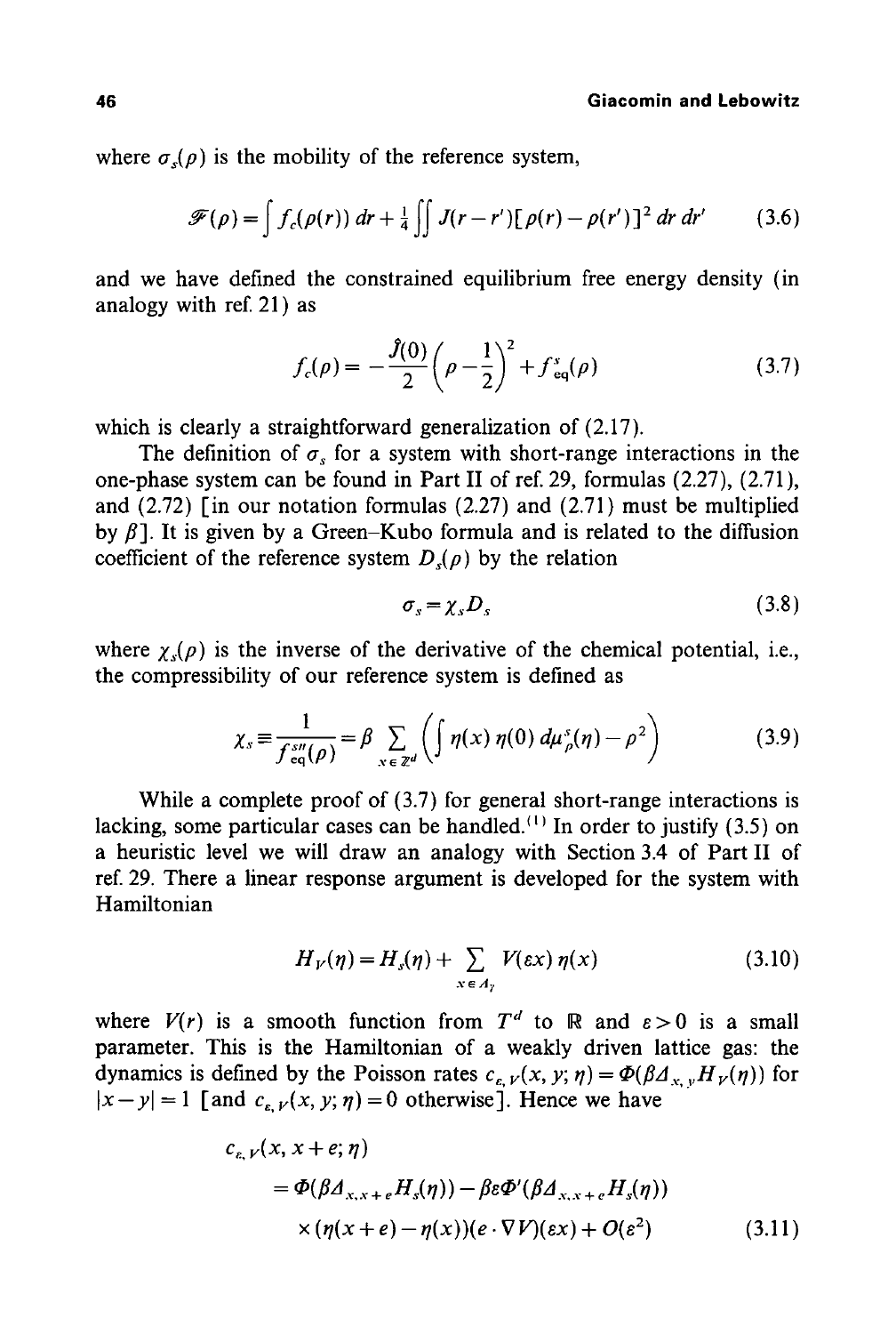In the hydrodynamic scaling limit, with r scaled as  $\epsilon x$ ,  $\epsilon \rightarrow 0$ , external force will vanish like  $\varepsilon$ . Hence it can be argued (see the macroscopic continuity equation for the density  $\partial \rho / \partial t = -\nabla \cdot J$ , that the current J should be the sum of a diffusive term, unaffected by the weak external force, and a drift term proportional to  $F = -\nabla V(r)$ ,

$$
J = -D_s(\rho) \nabla \rho + \sigma(\rho) F \qquad (3.12)
$$

with  $\sigma(\rho)$  a mobility to be determined. To obtain  $\sigma$  we observe that the Gibbs measure  $\mu^{\beta}_{\nu}$  associated with  $H_{\nu}(\eta)$  at the temperature  $1/\beta$  is a stationary state of our system. This implies that  $\partial \rho(r, t)/\partial t = 0$  whenever  $p(r, 0) = p_{eq}(r)$  is the density obtained from  $\mu^{\beta}_{V}$ . In the limit  $\varepsilon \rightarrow 0$ ,  $p_{eq}$  is the density which minimizes the functional  $(21)$ 

$$
\mathscr{F}_{V}(\rho) = \int \left[ f_{\text{eq}}^{s}(\rho(r)) + V(r) \rho(r) \right] dr \tag{3.13}
$$

with a total mass constraint. In particular, at the minimum,  $\delta \mathscr{F}_V/\delta \rho =$ const. But, according to (3.12),  $\rho(r, t)$  satisfies the equation

$$
\frac{\partial \rho}{\partial t} = \nabla \cdot [D_s(\rho) \nabla \rho + \sigma(\rho) \nabla V] \tag{3.14}
$$

so the requirement that  $\partial \rho / \partial t = 0$  at  $\rho(r) = \rho_{eq}(r)$  then requires that  $\sigma = D_x \chi$ . This gives the described Einstein relation, showing that  $\sigma = \sigma_x$ .

In the model we are considering  $\varepsilon = \gamma$  and the external potential V is replaced by an internally generated one,  $-\gamma^d \sum_{y \in A_y} J(y(x-y)) \eta(y)$ . Taking now the hydrodynamic scaling limit, with the scaling parameter  $\varepsilon$ set equal to  $\gamma$  and letting  $\gamma \rightarrow 0$ , the previous analyses should remain valid with  $V(r) \rightarrow -\int J(r-r') \rho(r') dr'$  in (3.14), which then gives (3.5).

We note that if we look at a hydrodynamic space scale  $\varepsilon^{-1}$  which is much larger than  $\gamma^{-1}$ , say  $\varepsilon = \gamma^{\delta}$ ,  $\delta > 1$ , then we get a purely diffusive equation for  $\rho(r, t)$ . This is obtained from (3.5) by dropping the second term in (3.6). This equation holds rigorously *outside* the spinodal region, where the new diffusion constant becomes negative. $(20, 12)$ 

# **4. A REMARK ON THE EFFECT OF AN EXTERNAL DRIVING FORCE**

As one may expect, domain-coarsening phenomena become richer and more complicated in the presence of an external driving force, and some important points are still controversial (see, e.g., refs. 19 and 33). One of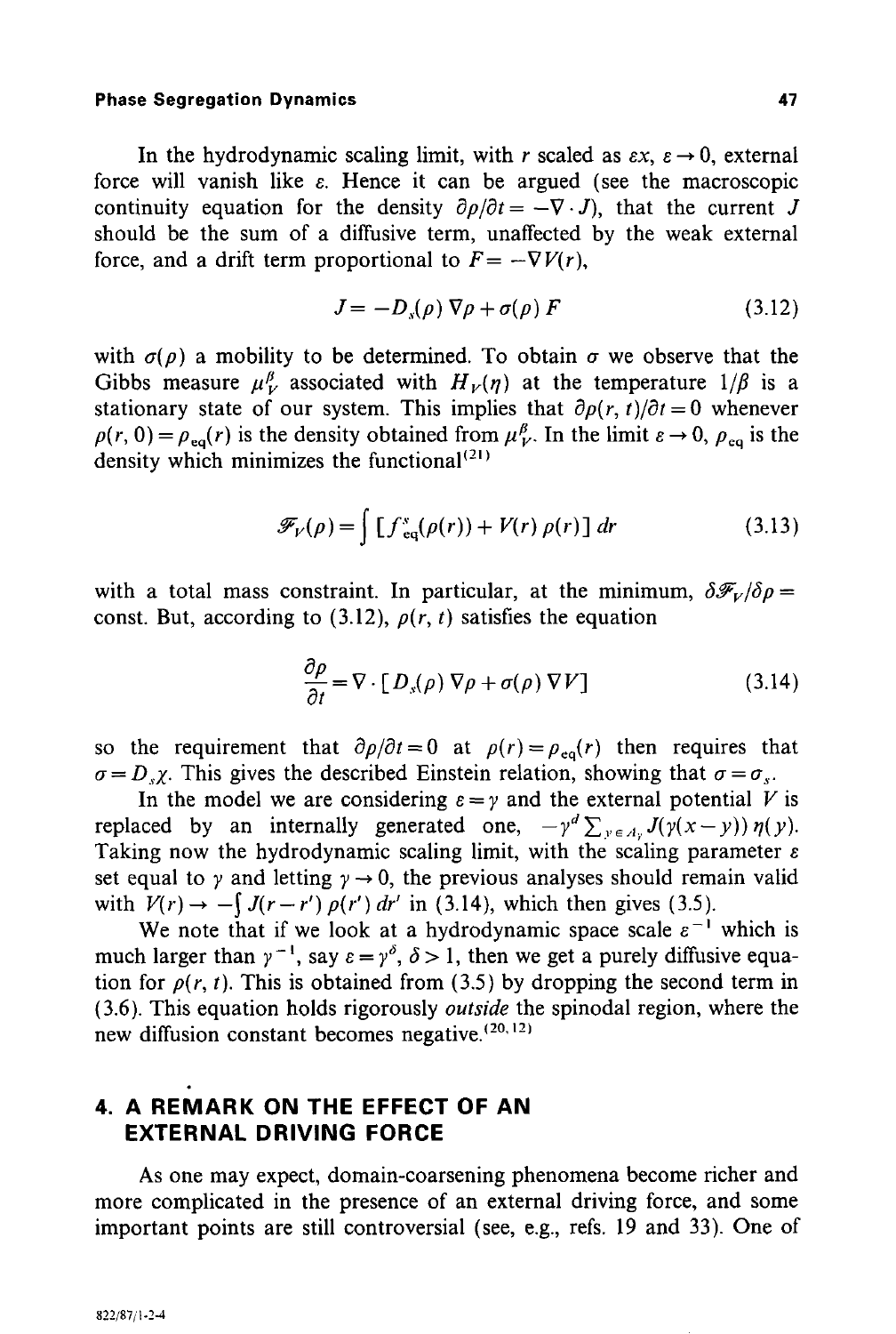the interesting problems is understanding the scaling behavior of the cluster size; different behaviors are expected depending on whether the characteristic length is measured in the direction perpendicular or parallel to the field.

Here we simply observe that it is straightforward to extend the results of this paper to the case of a system on which a weak external force is acting. This system has a Hamiltonian

$$
H(\eta) + \sum_{x \in A_{\gamma}} V(\gamma x) \eta(x) \tag{4.1}
$$

where V is a smooth function from  $T<sup>d</sup>$  to  $\mathbb{R}$ , as in Section 3. Remember that  $H = H<sub>s</sub> + H<sub>v</sub>$  [formula (2.2)]. The discussion in Section 3 easily gives the following guess for the hydrodynamic limit of this system:

$$
\frac{\partial \rho}{\partial t} = \nabla \cdot \left[ \sigma \nabla \left( \frac{\partial \mathcal{F}}{\partial \rho} + V \right) \right]
$$
(4.2)

Alternatively, one can redefine  $\mathcal{F}(\rho)$  as  $\mathcal{F}(\rho)-\int V(r)\rho(r) dr$  and the evolution equation would still be (3.5). We observe that the proofs in Section 4 directly extend to this case if  $K = 0$ .

The situation is similar in the case of an external force which is not the gradient of a potential V, e.g., a constant force  $E \in \mathbb{R}^d$ . In this case the rates of the process would be

$$
\Phi(\beta(H(\eta^{x,y})-H(\eta)-\gamma E\cdot(x-y)(\eta(x)-\eta(y)))\tag{4.3}
$$

if  $|x-y| = 1$  and zero otherwise and the macroscopic equation is

$$
\frac{\partial \rho}{\partial t} = \nabla \cdot \left[ \sigma \nabla \left( \frac{\delta \mathcal{F}}{\delta \rho} \right) \right] + \nabla \cdot (E \sigma) \tag{4.4}
$$

The term added to (3.5) to obtain in (4.4) is exactly the term which in ref. 33 is added to the CH equation to adapt it to a situation in which an external field is present. Problems and limitations to the use of macroscopic models like (4.4) are discussed in ref. 19: (4.4) in fact does not seem to be suitable to describe systems with strong  $[O(1)]$  and not, like here,  $O(y)$ ] external fields.

# **5. THE HYDRODYNAMIC LIMIT OF THE PARTICLE SYSTEM: PROOFS**

The proof of Theorem 1 is an immediate consequence of Theorem 2 and Proposition 1 given below.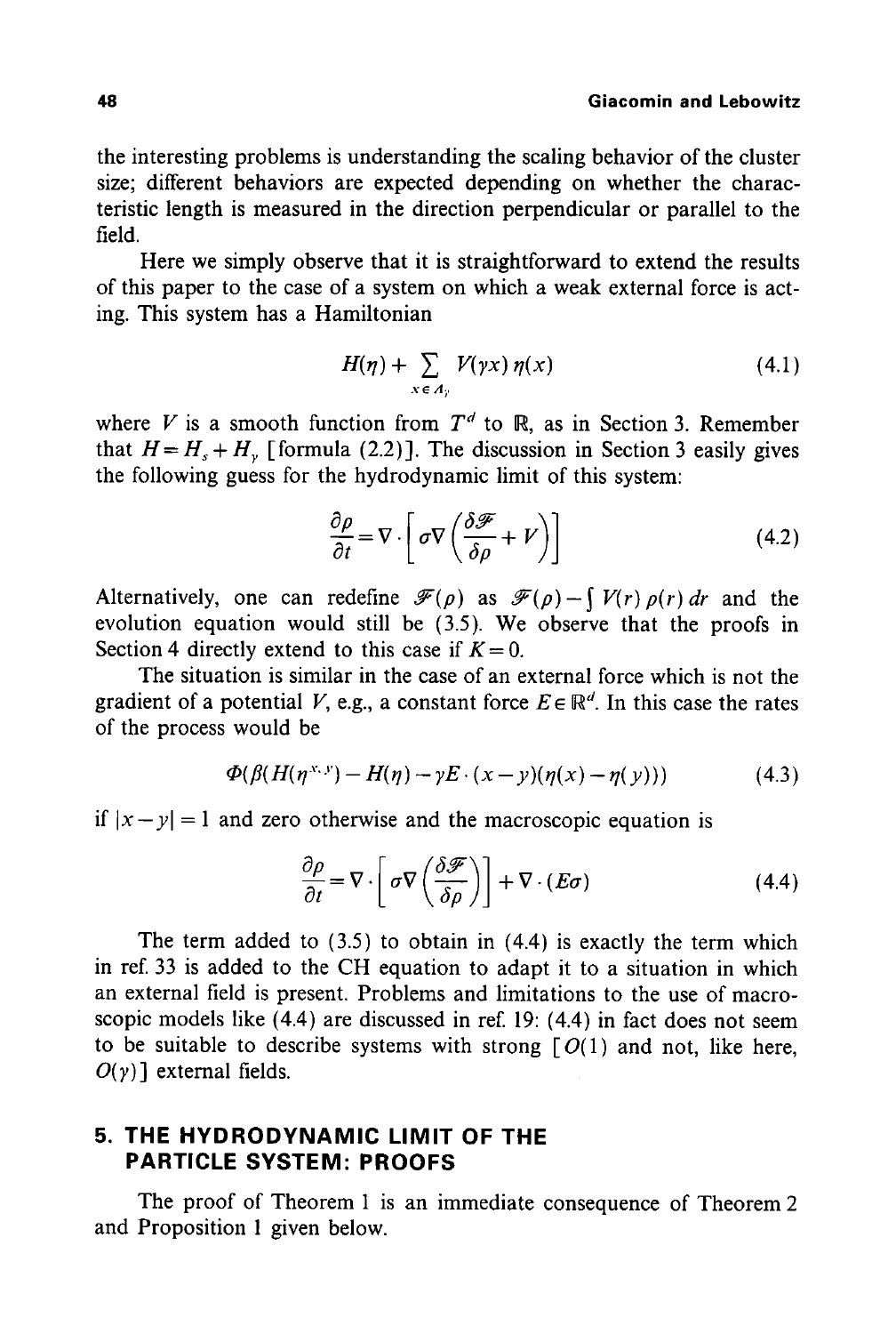**Some Preliminary Definitions.** In this section we will denote by  $e \in \mathbb{Z}^d$  a unit lattice vector. By  $\Sigma_e$  we will mean the sum over all  $e_i \in \mathbb{Z}^d$ ,  $(e_i)_{i} = \delta_{i,i}$   $(i, j \in \{1, ..., d\})$ . Let us recall the Poisson rates

$$
c_y(x, x + e; \eta) = \Phi(\beta \Delta_{x, x + e} H_y(\eta)), \qquad x \in \Lambda_y, \quad \eta \in \Omega_y \tag{5.1}
$$

where we used the notation

$$
A_{x,y}H_y(\eta) = H_y(\eta^{x,y}) - H_y(\eta)
$$

for *x*,  $y \in A_y$ . We recall that  $\Phi \in C^2$  satisfies (2.9),  $\Phi(0) = 1$ , and that  $c_y(x, y; \eta) = 0$  if  $|x - y| \neq 1$ . In the proofs we shall denote by  $c_y(x, y; \eta)$  the rates in the case in which  $J \equiv 0$ , that is,

$$
c_v^0(x, x + e; \eta) = 1, \qquad x \in A_v \tag{5.2}
$$

This process is called *the simple exclusion process*: the process with  $J \neq 0$ will be treated as a perturbation of the simple exclusion process. Moreover, we will denote by  $c_r^p(x, y; \eta)$  the rates when  $\Phi(E) = \exp(-E/2)$  ( $E \in \mathbb{R}$ ). The law of the simple exclusion process with initial condition  $\mu$  is denoted by  $\mathbf{P}_{y}^{0,\mu}$  ( $\mathbf{E}_{y}^{0,\mu}$ ), while the law of the process with rates  $c_{y}^{p}(x, y; \eta)$  is denoted by  $\mathbf{P}^{p,\mu}$  ( $\mathbf{E}^{p,\mu}$ ).

Let  $M_1$  be the set of measurable functions  $\rho: T^d \to [0, 1]$ . The set  $M_1$ is equipped with the weak topology induced by duality by  $C(T^d)$ , the continuous real-valued functions on  $T<sup>d</sup>$ , according to

$$
\langle \rho, G \rangle = \int_{T^d} G(r) \, \rho(r) \, dr
$$

where  $\rho \in M_1$  and  $G \in C(T^d)$ . Given  $\gamma > 0$ , we define the empirical measure of the process at  $r$  as

$$
\rho_{\gamma}(r;\eta) = \sum_{x \in A_{\gamma}} \eta(x) \, \chi_{\prod_{i=1}^{d} [x_{i}y_{i}(x_{i}+1)y]}(r) \tag{5.3}
$$

where  $\chi_A$  denotes the characteristic function of the set  $A \subset T^d$ . The empirical average of a function  $f: \Omega_r \to \mathbb{R}$  over a ball of radius  $R > 0$  is defined as

$$
Av_{R,x}f = \frac{1}{|B(R) \cap \mathbb{Z}^d|} \sum_{y \in B(R) \cap \mathbb{Z}^d} f(\tau_{x+y}\eta)
$$
(5.4)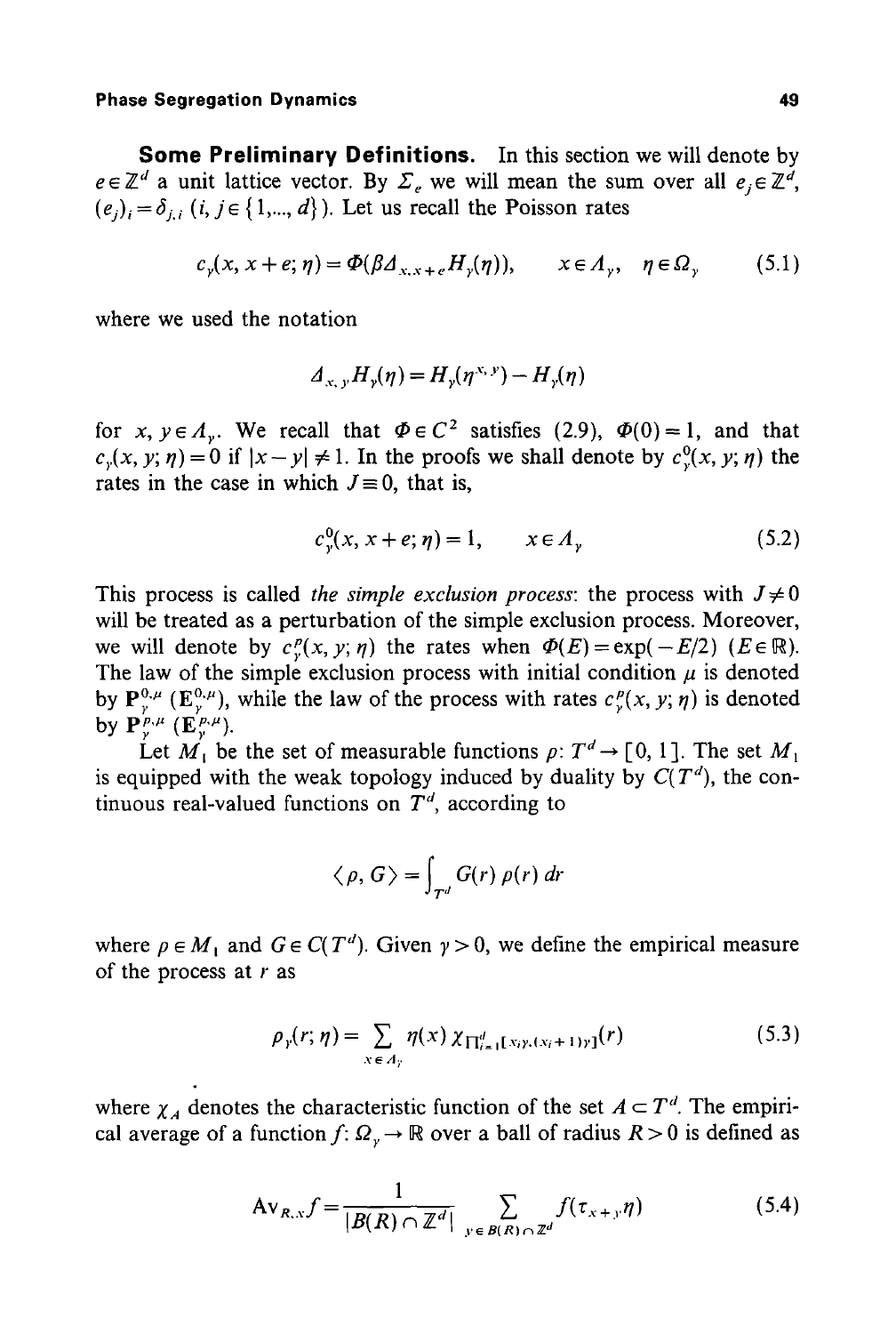where  $B(R) = \{r: |r| \le R\}$ ,  $x \in A_v$ , and  $\tau_z: \Omega_v \to \Omega_v$  is defined by  $(\tau_z \eta)(x) =$  $\eta(x + z)$ . For  $\alpha \in [0, 1]$ , let  $v_{\alpha}^{\beta}$  be the Bernoulli measure over  $\Omega_{\gamma}$  such that  $v^{\text{B}}_{\alpha}(\eta(x)) = \alpha$  for all  $x \in A_{\nu}$ . We set

$$
\tilde{f}(\alpha) = v_{\alpha}^{\mathcal{B}}(f) \tag{5.5}
$$

Given  $\eta \in D([0, \infty), \Omega_{\nu})$ , the space of right continuous functions from  $[0, \infty)$  to  $\Omega$ , with limit from the left, equipped with the Skorohod topology, for every  $t \in \mathbb{R}^+$  and  $r \in T^d$  we define

$$
\rho_{\gamma}(r, t) = \rho_{\gamma}(r; \eta_{\gamma^{-2}t}) \tag{5.6}
$$

We will adopt the notation  $p_y = p_y(\cdot, \cdot)$  and when we want to keep the time fixed we will write  $\rho_{y,t}$ , which stands for  $\rho_y(\cdot; \eta_{y-2t})$ . So  $\rho_{y,t} \in M_1$  and  $\rho$ <sub>y</sub>  $\in$  D([0,  $\infty$ ); M<sub>1</sub>).

With this notation the family of measures  $\{\mu_y\}_{y>0}$  is an initial condition associated with  $\rho_0$  if for any  $\delta > 0$  and any  $\phi \in C(T^d)$  we have that

$$
\lim_{\gamma \to 0} \mathbf{E}_{\gamma}^{\mu_{\gamma}}(|\langle \rho_{\gamma,0}, \phi \rangle - \langle \rho_{0}, \phi \rangle| > \delta) = 0 \tag{5.7}
$$

[compare with  $(2.14)$ ].

A function  $\rho \in C([0, \infty), M_1)$  is a weak solution of (2.16) if for all  $t \in \mathbb{R}^+$  and all  $\phi \in C^{2,1}(T^d \times [0,\infty))$ ,  $\rho$  satisfies

$$
\int_{T^d} \rho(r, t) \phi(r, t) dr - \int_{T^d} \rho_0(r) \phi(r, 0) dr
$$
\n
$$
= \iint_{Q_t} \rho(r, s) \partial_s \phi(r, s) dr ds + \iint_{Q_t} \rho(r, s) d\phi(r, s) dr ds
$$
\n
$$
+ \beta \iint_{Q_t} \rho(r, s) (1 - \rho(r, s)) (\nabla J * \rho)(r, s) \nabla \phi(r, s) dr ds \quad (5.8)
$$

in which  $Q_i = T^d \times [0, t)$ .

Finally, for  $f \in C^k$  ( $k \in \mathbb{Z}^+$ ) we set

$$
\|f\|_{C^k} = \|f\|_{C^0} + \sum_{i_1,\dots,i_d} \|\partial_{i_1}\cdots \partial_{i_d}f\|_{C^0}
$$

 $(i_1, ..., i_d \in \mathbb{Z}^+$  and  $|i_1 + \cdots + i_d| = k$ , where  $|| \cdot ||_{C^0}$  is the sup-norm. Here  $\|\cdot\|_p$  will denote the  $L^p$ -norm.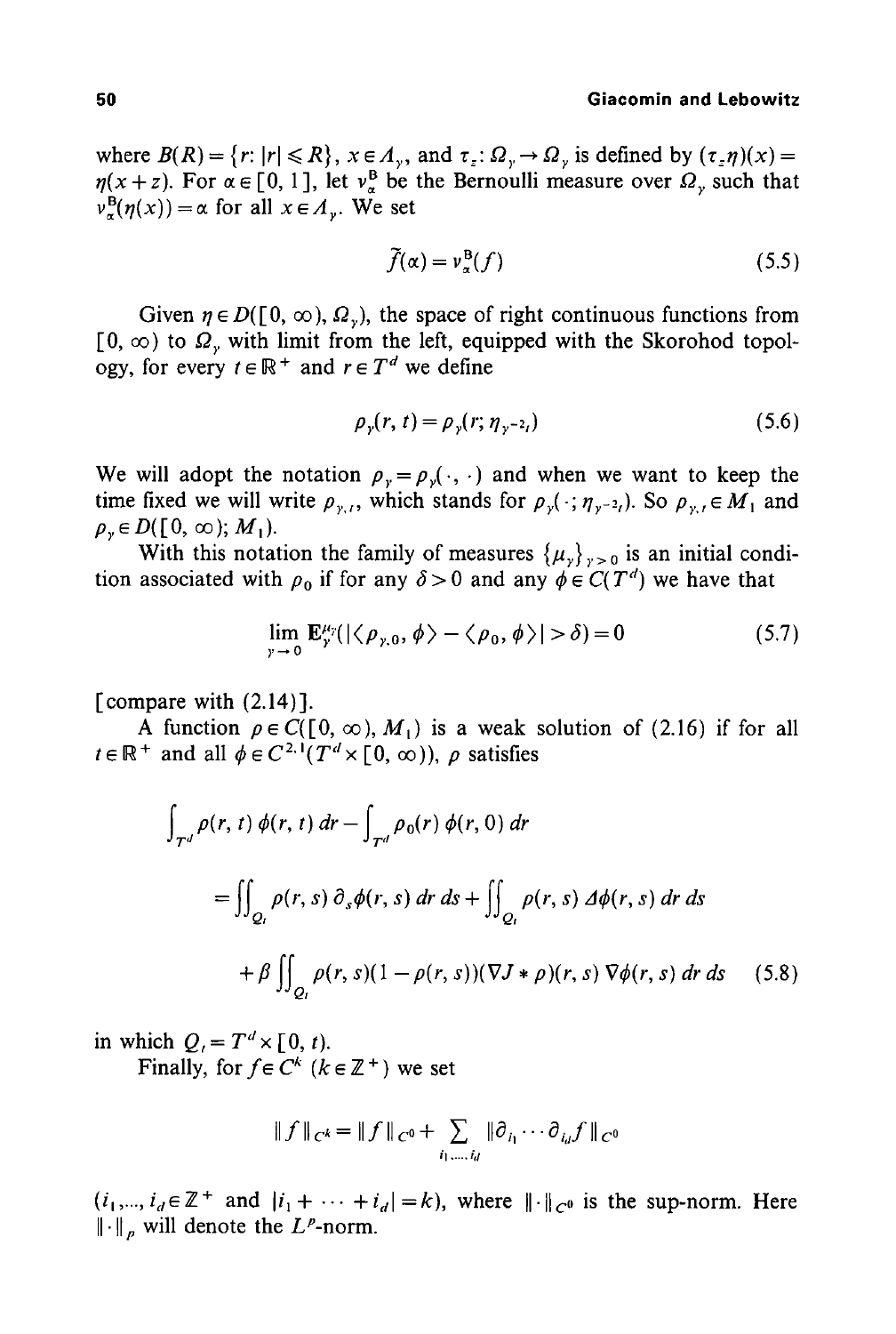**Theorem 2.** For any  $t > 0$ 

$$
\lim_{\gamma \to 0} \mathbf{P}_{\gamma}^{\mu_{\gamma}}(|\langle \rho_{\gamma,\ell}, \phi \rangle - \langle \rho_{\ell}, \phi \rangle| > \delta) = 0 \tag{5.9}
$$

where  $\rho$ , is the unique solution of (5.8).

**Remark.** A by-product of the proof of Theorem 2 is that the random variable  $\rho_r \in D([0, \infty); M_1)$  converges weakly, as y approaches zero, to the deterministic trajectory  $\rho \in C([0, \infty); M_1)$ , unique solution of (5.8).

*Proof of Theorem 2.* For all  $\varepsilon > 0$ ,  $f: \Omega_v \to \mathbb{R}$ , and  $\eta \in \Omega_v$  set

$$
R_{\varepsilon,\gamma}(f;\eta) = \sum_{x} |Av_{\varepsilon\gamma^{-1},x}(f;\eta) - \tilde{f}(Av_{\varepsilon\gamma^{-1},x}(\pi_0;\eta))|
$$
 (5.10)

in which  $\pi_0$ :  $\Omega_v \to \{0, 1\}$  is defined as  $\pi_0(\eta) = \eta(0)$ .

Let us recall the following result, which is a straightforward extension to any dimension of Proposition 2.1 of ref. 17.

**Lemma 1.** Given a cylindrical<sup>3</sup> function f,  $t \in \mathbb{R}^+$ , and  $\delta > 0$ , we have

$$
\limsup_{\varepsilon \to 0} \limsup_{\gamma \to 0} \gamma^d \log \mathbf{P}_{\gamma}^{0, \nu_{1/2}^{\mathbf{B}}} \left( \gamma^d \int_0^{\gamma^{-2}t} R_{\varepsilon, \gamma}(f; \eta_s) \, ds \geq \delta \right) = -\infty \quad (5.11)
$$

We have to extend Lemma 1 to the case of  $J\neq 0$  and general initial condition. We are not going to extend the lemma to the general case, but only to  $P_{\nu}^{\rho,\mu_{\nu}}$  in the general case we will obtain a weaker, but sufficient, estimate via a relative entropy argument. In order to extend Lemma 1, it is sufficient to show that there is a constant  $c$  such that

$$
\gamma^d \log \left( \frac{d\mathbf{P}_{\gamma,\mu_{\gamma}}^{\rho,\mu_{\gamma}}}{d\mathbf{P}_{\gamma}^{0,v_{\gamma/2}^{\mathbf{B}}}} \left( \left\{ \eta_{t} \right\}_{t \in [0,\gamma^{-2}\tau]} \right) \right) \leq c \tag{5.12}
$$

for all  $\eta \in D([0, \gamma^{-2}\tau]; \Omega_{\nu})$ , since (5.11) and (5.12) easily imply

$$
\limsup_{\varepsilon \to 0} \limsup_{y \to 0} \gamma^d \log \mathbf{P}^{p,\mu_y}_{y} \bigg( \gamma^d \int_0^{\gamma^{-2}t} R_{\varepsilon,y}(f,\eta_s) \geq \delta \bigg) = -\infty \quad (5.13)
$$

<sup>&</sup>lt;sup>3</sup> A function f on {0, +1}<sup> $z^d$ </sup> is said to be cylindrical if there exists a finite set  $A \subset \mathbb{Z}^d$  such that  $f(\eta) = f(\eta')$  whenever  $\eta(x) = \eta'(x)$  for all  $x \in A$ . Hence any cylindrical function has an obvious restriction to  $\Omega_r$ , provided that y is small enough (i.e., if  $A \subset A_r$ ). The f which appears in formula (5.11) is precisely this restriction.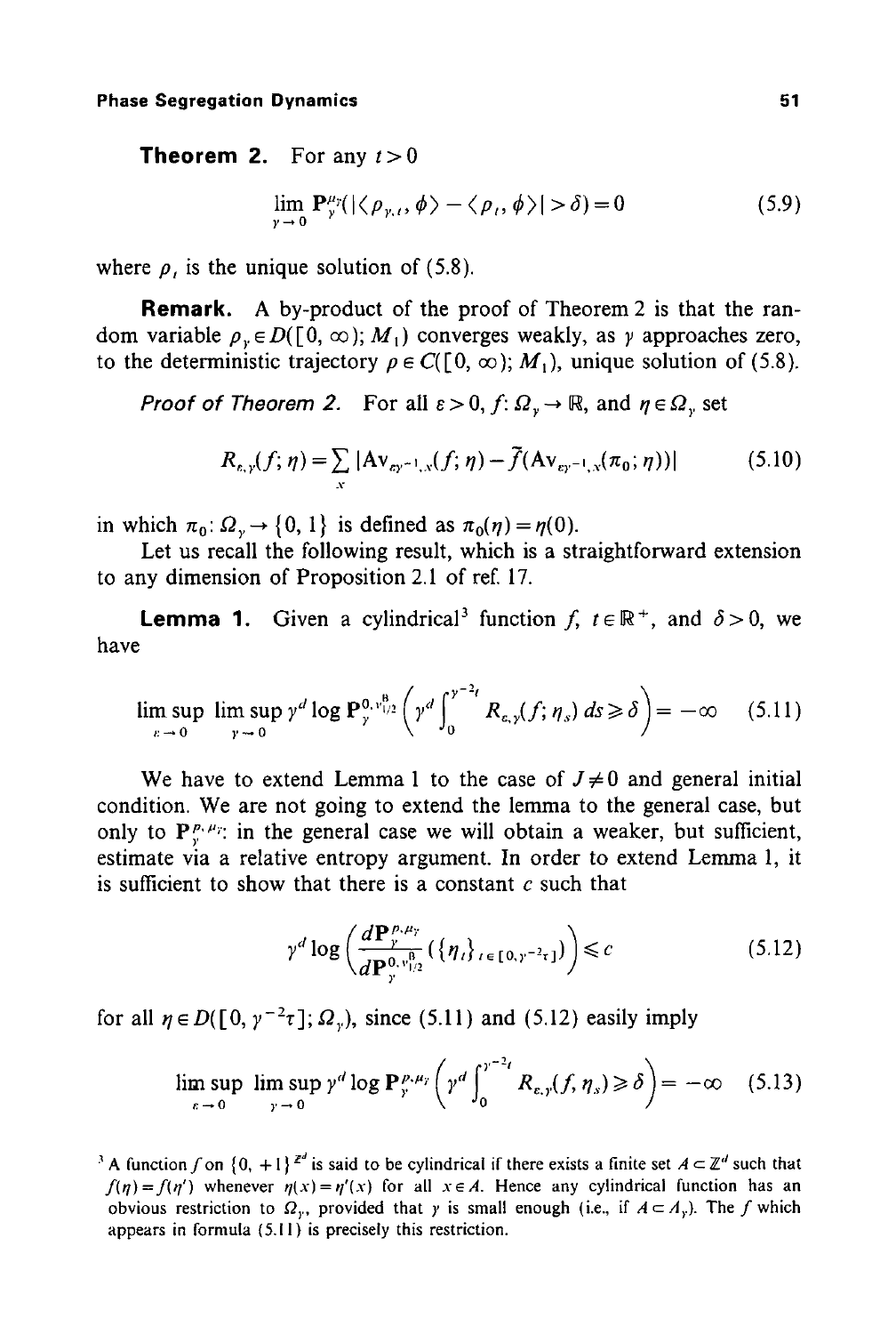#### **52 Giacomin and Lebowitz**

under the same conditions stated in Lemma 1. The bound (5.13) will be obtained via direct evaluation of the Radon-Nikodym (RN) derivative, whose explicit expression is

$$
\log\left(\frac{d\mathbf{P}_{y}^{p,\mu_{y}}}{d\mathbf{P}_{y}^{0,v_{1/2}^{\mathbf{B}}}}\left(\{\eta_{t}\}_{t\in[0,y^{-2}\tau]}\right)\right)
$$

$$
=\log\left(\frac{d\mu_{y}}{dv_{1/2}^{\mathbf{B}}}\left(\eta_{0}\right)\right) \tag{5.14}
$$

$$
-\int_0^{y^{-2}r} \sum_{x,e} \left[ c_y^p(x, x+e; \eta_t) - c_y^0(x, x+e; \eta_t) \right] dt \qquad (5.15)
$$

$$
+\sum_{x,e}\int_0^{\gamma^{-2}\tau}\log\left(\frac{c_{y}^p(x,x+e;\eta_{t-})}{c_{y}^0(x,x+e;\eta_{t-})}\right)d\mathcal{F}_t^{x,x+e}\tag{5.16}
$$

in which  $\mathcal{T}_{t}^{x,x+e}$  is the Poisson process that counts the exchanges of occupation number between x to  $x + e$  in the time interval [0, t]. We will bound the three terms of the RN derivative  $[(5.14)-(5.16)]$  separately. Let us observe that for (5.14), since  $(d\mu_{\nu}/dv_{1/2}^B)(\eta) \leq 2^{\gamma^{-d}}$ , the desired estimate is immediately obtained.

Now and later we will make use of the following lemma.

**Lemma 2.** For  $x \in T^d$  and  $\eta \in \Omega_v$ , let

$$
h_{\gamma}^{x,e}(\eta) = \Delta_{x,x+e} H_{\gamma}(\eta) - \gamma(\eta(x+e) - \eta(x))
$$

$$
\times \left[ \gamma^d \sum_{z} \eta(z) (e \cdot \nabla J)(\gamma(x-z)) \right]
$$
(5.17)

There exists a constant  $c_1$  such that for every  $x \in A_v$ , every  $\eta \in \Omega_v$ , and every e

$$
|h_{\gamma}^{x,e}(\eta)| \leqslant c_1 \gamma^2 \tag{5.18}
$$

In particular, there is a constant  $c_2$  such that for all  $x \in A$ , and all  $\eta \in \Omega$ ,

$$
|A_{x,x+e}H_{\gamma}(\eta)| \leqslant c_2 \gamma \tag{5.19}
$$

Remark. An immediate consequence of Lemma 2 is that the rates are bounded: for any J,  $\beta$ , and  $\Phi$ , there exists  $\gamma_0$  such that

$$
\sup_{y \in (0,y_0)} \sup_{\eta, x, y} c_{\gamma}(x, y; \eta) \leqslant 2 \tag{5.20}
$$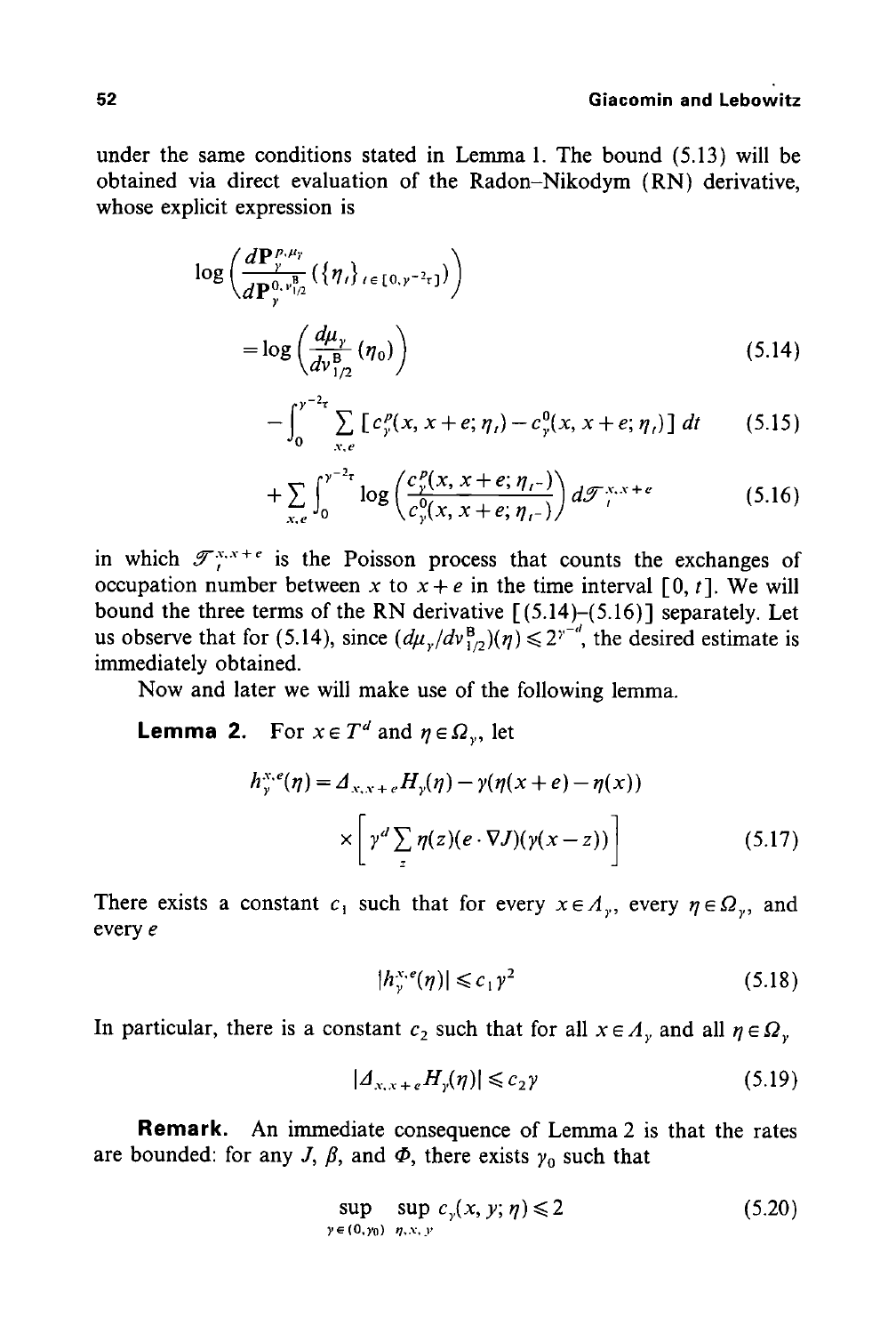*Proof of Lemma 2.* By definition,

$$
-2\Delta_{x,\,y}H_{y}(\eta) = \sum_{z,\,z'} \left[ \eta^{x,\,y}(z) \,\eta^{x,\,y}(z') - \eta(z) \,\eta(z') \right] \,\gamma^d J((z-z') \,\gamma) \tag{5.21}
$$

Add and subtract in the square brackets  $\eta^{x,y}(z)$   $\eta(z')$  and use the symmetry  $J(r) = J(-r)$  to get

$$
-2d_{x,y}H_{\gamma}(\eta)
$$
  
=  $(\eta(y) - \eta(x)) \sum_{z} (\eta^{x,y}(z) + \eta(z)) \gamma^{d} [J(\gamma(z-x)) - J(\gamma(z-y))]$   
=  $-2(\eta(y) - \eta(x)) \sum_{z} \eta(z) \gamma^{d} [J(\gamma(y-z)) - J(\gamma(x-z))]$  (5.22)

+2(
$$
\eta(y) - \eta(x)
$$
)<sup>2</sup>  $\gamma^d[J(0) - J(\gamma(x - y))]$  (5.23)

and if  $|x-y|=1$ , the modulus of the term (5.23) can be bounded by  $2 ||J||_{C_1} y^{d+1}$  and we can substitute the discrete gradient in (5.22) with  $(x-y)\cdot\nabla$  and the error will be bounded by  $\|J\|_{C^2}y^2$ , so that (5.18) is proven with  $c_1 = 2 ||J||_{C_1} + ||J||_{C_2}$ . Formula (5.19) follows immediately from  $(5.17)$  and  $(5.18)$ . This ends the proof of Lemma 2.

Let us go on with the proof of Theorem 2. The term in (5.15) can be written as

$$
\int_0^{\gamma^{-2} \tau} \sum_{x,e} \eta_i(x) (1 - \eta_i(x+e)) \big[ c_y^p(x, x+e; \eta_i) - 1 \big] dt \tag{5.24}
$$

By Lemma 2 we obtain that (5.24) is equal to

$$
\int_{0}^{\gamma^{-2}t} \frac{1}{2} \sum_{x,e} \left\{ \eta_{i}(x)(1 - \eta_{i}(x + e)) \right\} \times \left[ \exp\left(\frac{\beta \gamma}{2} \gamma^{d} \sum_{z} \eta_{i}(z)(e \cdot \nabla J)(\gamma(z - x)) + \frac{\beta}{2} h_{\gamma}^{x,e}(\eta_{i}) \right) - 1 \right] \times \left[ \pi \eta_{i}(x + e)(1 - \eta_{i}(x)) \right] \times \left[ \exp\left(-\frac{\beta}{2} \gamma^{d+1} \sum_{z} \eta_{i}(z)(e \cdot \nabla J)(\gamma(z - x - e)) \right) + \frac{\beta}{2} h_{\gamma}^{x+e,-e}(\eta_{i}) \right) - 1 \right] \} dt \tag{5.25}
$$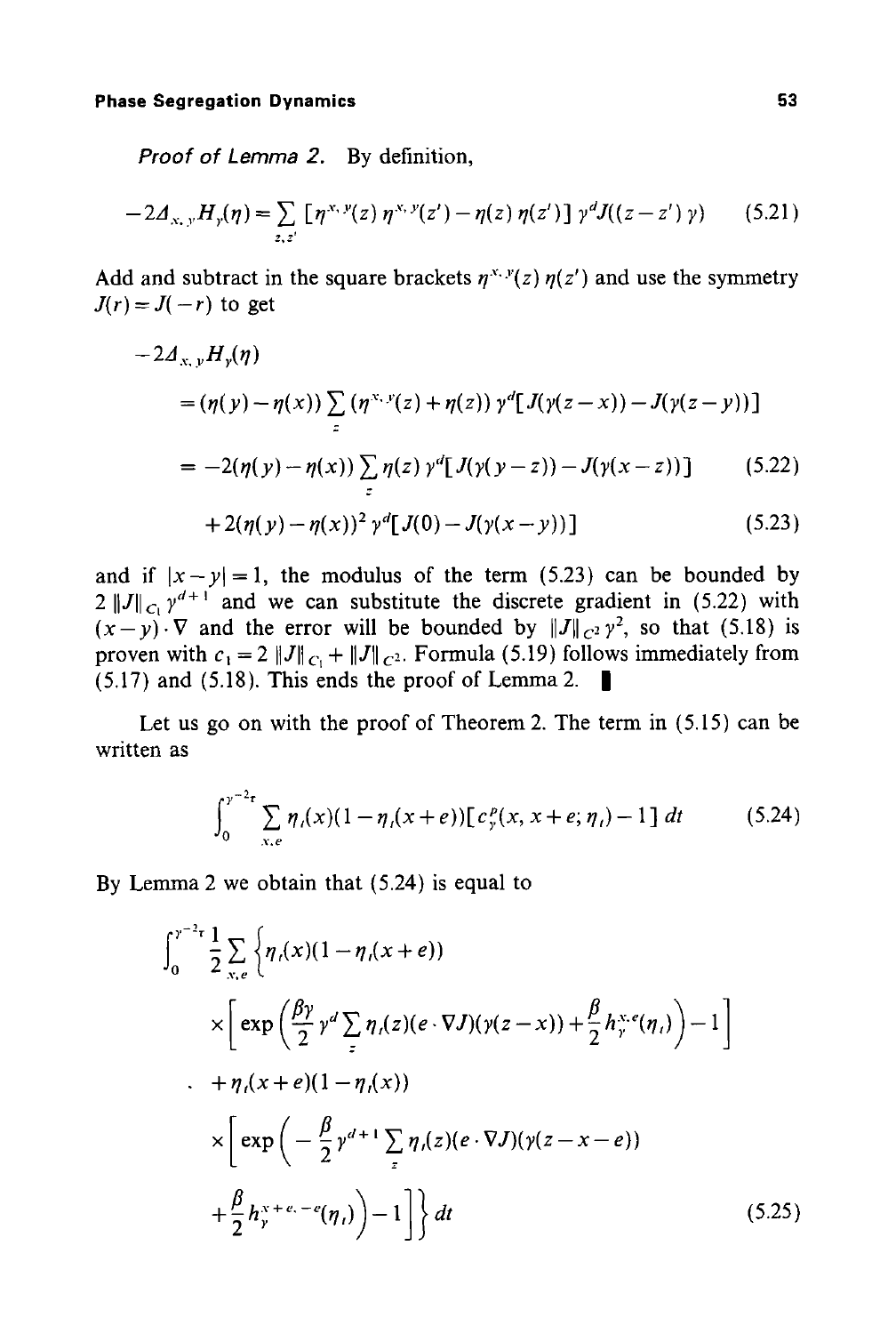Set  $g_y(x; \eta) = (\beta/2)(\gamma^d \sum_z \eta(z)(e \cdot \nabla J)(\gamma(z-x))$ . The modulus of (5.25) can be bounded by

$$
\left| \int_0^{\gamma^{-2} \tau} \frac{1}{2} \sum_{x,e} \left\{ -\eta_i(x) \eta_i(x+e) \right. \right.\n\times \left[ \exp(\gamma g_{\gamma}(x; \eta_i)) + \exp(-\gamma g_{\gamma}(x+e; \eta_i)) - 2 \right] \right.\n+ \eta_i(x) \left[ \exp(\gamma g_{\gamma}(x; \eta_i)) + \exp(-\gamma g_{\gamma}(x; \eta_i)) \right] \} dt \right| \n+ 2(c_1 \gamma^2)(\tau \gamma^{-2}) (d \gamma^{-d}) \le c \gamma^{-d}
$$

in which we used (5.20), (5.18), (5.19), the fact that  $|g_{y}(x; \eta) - g_{y}(x + e; \eta)|$  $\leq (\beta/2) ||J||_{C^2}$  y, and  $c = c(d, \tau, \beta, ||J||_{C^2}) < \infty$ . The third and last piece (5.16) in the RN derivative is treated as follows. Given a sample path  $\{\eta_i: t \in [0, \gamma^{-2}\tau]\},$  call  $n=\sum_{x,e} \mathscr{F}_{\gamma-2\tau}^{x,x+e}$  the total number of exchanges in the interval [0,  $\gamma^{-2}\tau$ ], which is finite for every  $\eta \in D([0, \gamma^{-2}\tau], M_1)$ . The ith jump ( $i = 1,..., n$ ) happens at  $t = t<sup>i</sup>$  and it moves a particle from  $x<sup>i</sup>$  to  $x^{i} + e^{i}$ . The last term in the RN derivative is equal to

$$
\sum_{x,e} \int_0^{\gamma^{-2}t} \log \left( \frac{c_{\gamma}^{\rho}(x, x+e; \eta_{\tau})}{c_{\gamma}^0(x, x+e; \eta_{\tau})} \right) d\mathcal{F}_{\tau}^{x,x+e}
$$
\n
$$
= \sum_{i=1}^n (A_{x^i, x^i + e^i} H_{\gamma})(\eta_{\tau_i^{-}})
$$
\n
$$
= H_{\gamma}(\eta_{\tau_{\gamma^{-2}}}) - H_{\gamma}(\eta_0) \tag{5.26}
$$

which is easily bounded by  $2 \max_{n} |H_{\nu}(\eta)| \leq (\|J\|_{C^0}) \gamma^{-d}$  and so the proof of  $(5.12)$  [and so of  $(5.13)$ ] is complete.

Clearly (5.13) implies that for  $\varepsilon$  sufficiently small

$$
\lim_{\gamma \to 0} \mathbf{P}_{\gamma}^{p, \mu_{\gamma}} \left( \gamma^d \int_0^{\gamma^{-2}t} R_{\kappa, \gamma}(f, \eta_s) \geq \delta \right) = 0 \tag{5.27}
$$

The aim is to obtain a similar inequality for  $P_{\nu}^{\mu_{\nu}}$ . To this purpose let us introduce the relative entropy between  $P_{\nu}^{\mu_{\gamma}}$  and  $P_{\nu}^{\mu_{\gamma}}$  on the time interval  $[0, \gamma^{-2}\tau]$ :

$$
H_{\tau}^{\nu}(\mathbf{P}_{\tau}^{\mu_{\tau}} | \mathbf{P}_{\tau}^{\mu_{\nu}}) = \mathbf{E}_{\tau}^{\mu_{\tau}} \bigg[ \log \bigg( \frac{d \mathbf{P}_{\tau}^{\mu_{\tau}}}{d \mathbf{P}_{\tau}^{\mu_{\nu_{\tau}}}} (\{\eta_{t}\}_{t \in [0, \tau^{-2} \tau]}) \bigg) \bigg] \tag{5.28}
$$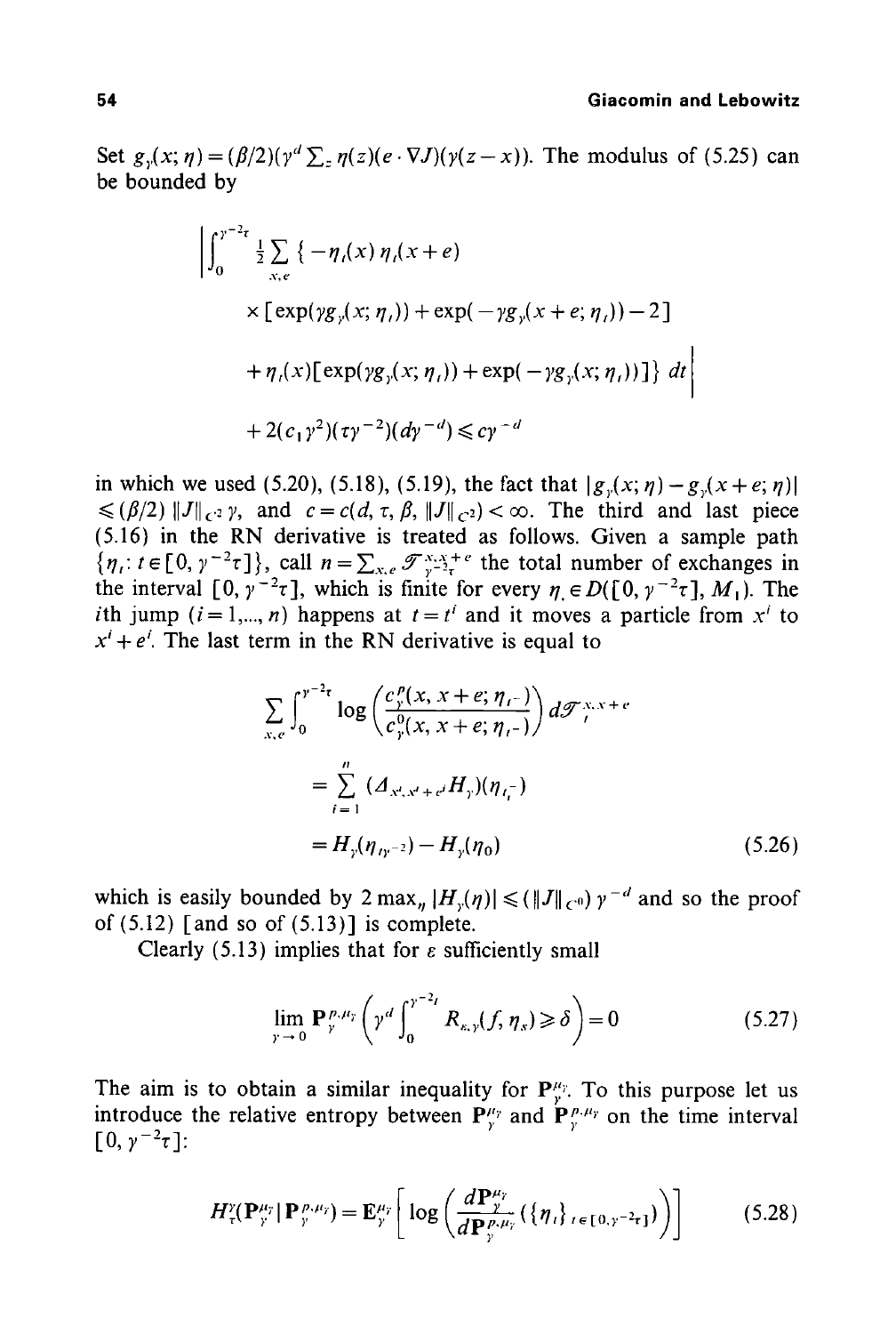and we will evaluate (5.28) directly by writing the RN derivative explicitly. The obtained expression is absolutely analogous to (5.15) and (5.16) (now the expressions  $c_y - c_y^p$  and  $c_y/c_y^p$  replace  $c_y^p - c_y^q$  and  $c_y^p/c_y^q$ , respectively) and there is no term (5.14), since the initial condition is the same. Observe that by differentiating (2.9) we obtain

$$
\Phi'(E) = -\exp(-E)\ \Phi(-E) - \Phi'(E)\exp(-E) \qquad (5.29)
$$

and so  $\Phi'(0) = -\Phi(0)/2 = -1/2$ . This implies that there exists a constant  $c$  such that

$$
|c_{\gamma}(x, y; \eta) - c_{\gamma}^p(x, y; \eta)| \leq c\gamma^2
$$
  

$$
|\log(c_{\gamma}(x, y; \eta)/c_{\gamma}^p(x, y; \eta))| \leq c\gamma^2
$$

**Hence** 

$$
H^{\nu}_{\tau}(\mathbf{P}_{\nu}^{\mu_{\nu}}|\mathbf{P}_{\nu}^{\mu_{\nu}}) \leq (d\gamma^{-d})(\gamma^{-2}\tau)(c\gamma^{2}) + (c\gamma^{2})\mathbf{E}_{\nu}^{\mu_{\nu}}(n) \leq c'\gamma^{-d}
$$
 (5.30)

in which *n* is the total number of Poisson exchanges in  $[0, y^{-2}\tau]$ . The bound in (5.30) follows directly from (5.20). By applying a well-known entropy inequality [see, e.g., ref. 31, formula  $(2.18)$ ] to our setup we obtain

$$
\mathbf{P}_{\gamma}^{\mu_{\gamma}}\left(\gamma^{d}\int_{0}^{\gamma^{-2}t} R_{\varepsilon,\gamma}(f,\eta_{s}) \geq \delta\right)
$$
  

$$
\leq \frac{\log 2 + H_{\gamma}^{\gamma}(\mathbf{P}_{\gamma}^{\mu_{\gamma}} | \mathbf{P}_{\gamma}^{\rho,\mu_{\gamma}})}{\log[1 + 1/\mathbf{P}_{\gamma}^{\rho,\mu_{\gamma}}(\gamma^{d}\int_{0}^{\gamma^{-2}t} R_{\varepsilon,\gamma}(f,\eta_{s}) \geq \delta)]}
$$
(5.31)

From **(5.13), (5.30), and (5.31)** it directly follows that

$$
\lim_{\varepsilon \to 0} \limsup_{y \to 0} \mathbf{P}_{\gamma}^{\mu_{\gamma}} \left( \gamma^d \int_0^{\gamma^{-2}t} R_{\varepsilon, \gamma}(f, \eta_s) \ge \delta \right) = 0 \tag{5.32}
$$

Let  $\phi \in C^{2,1}(T^d \times [0, \infty))$ : we will use the notation  $\phi_i(\cdot) = \phi(\cdot, t)$ . Define

$$
\langle \rho_{\gamma,t}, \phi_t \rangle_{\gamma} = \gamma^d \sum_{x} \eta_{\gamma^{-2}t}(x) \phi(\gamma x, t)
$$
 (5.33)

and observe that for any  $t > 0$  there exists  $c = c(\phi)$  such that

$$
|\langle \rho_{\gamma,t}, \phi_t \rangle_{\gamma} - \langle \rho_{\gamma,t}, \phi_t \rangle| \leq c\gamma
$$
 (5.34)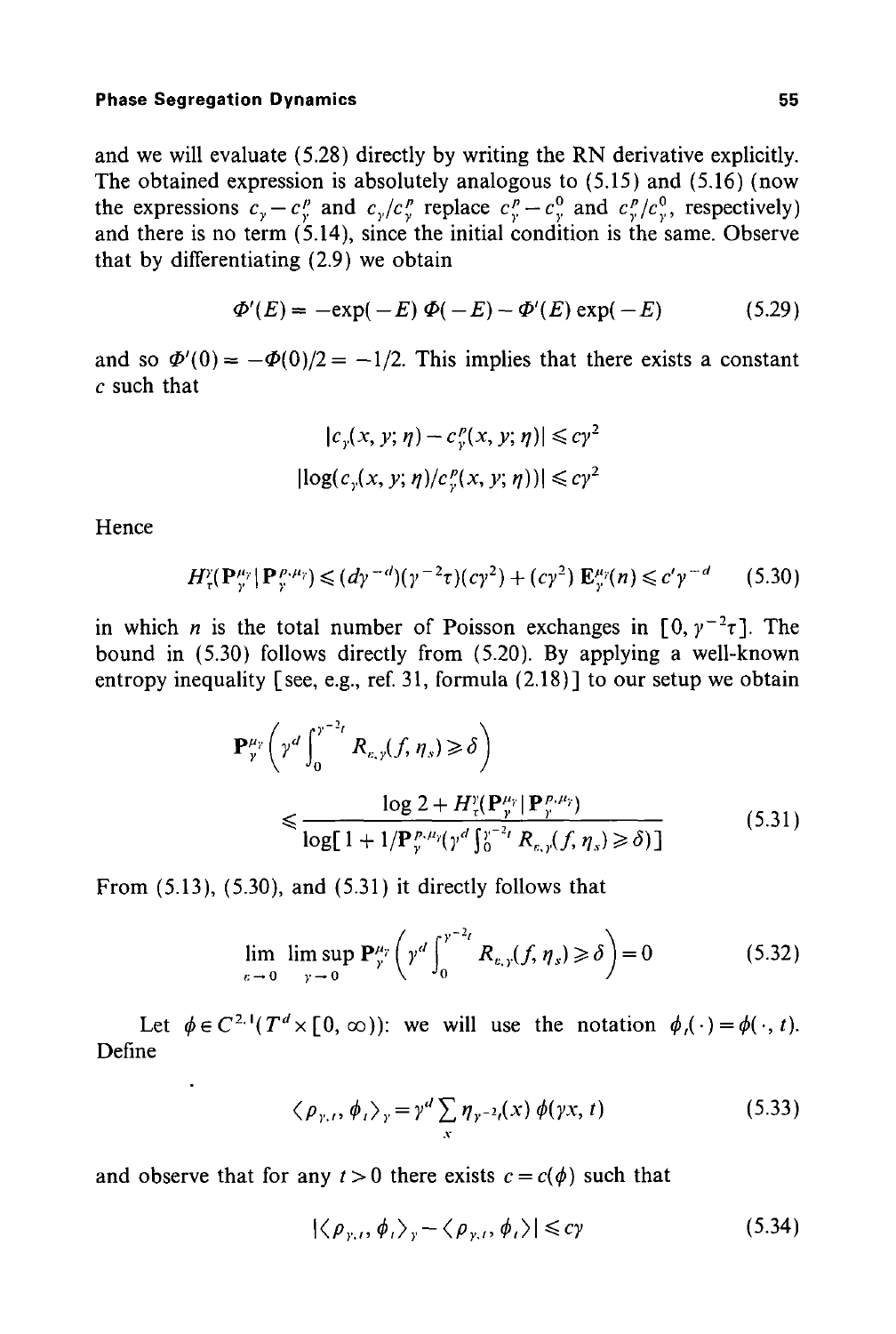which makes the two quantities appearing in the left-hand side of (5.34) interchangeable for our purposes. Let us define

$$
\Gamma_{1,\gamma}(t) = \gamma^{-2} L_{\gamma}(\langle \rho_{\gamma,t}, \phi_t \rangle_{\gamma}) + \partial_{\gamma}(\langle \rho_{\gamma,t}, \phi_t \rangle_{\gamma})
$$
(5.35)

where by partial derivative in  $t$  we mean the derivative with respect to the time dependence of  $\phi$ , and

$$
\Gamma_{2,y}(t) = \gamma^{-2} L_y \left[ \left( \left\langle \rho_{y,t}, \phi_t \right\rangle_y \right)^2 \right] - 2 \left( \left\langle \rho_{y,t}, \phi_t \right\rangle_y \right) L_y \left( \left\langle \rho_{y,t}, \phi_t \right\rangle_y \right) \tag{5.36}
$$

It is well known (see, for instance, ref. 7) that

$$
M_{\gamma}(\tau;\,\phi) \equiv \langle \rho_{\gamma,\tau},\,\phi_{\tau}\rangle_{\gamma} - \langle \rho_{\gamma,0},\,\phi_{0}\rangle_{\gamma} - \int_{0}^{\tau} \Gamma_{1,\gamma}(t) \,dt \tag{5.37}
$$

and

$$
N_{\gamma}(\tau;\,\phi) \equiv (M_{\gamma}(\tau;\,\phi))^2 - \int_0^{\tau} \Gamma_{2,\gamma}(t) \, dt \tag{5.38}
$$

are  $P^{\mu_{\gamma}}_{\gamma}$ -martingales with respect to the filtration generated by the family of random variables  $\{\eta_{\tau}\}_{\tau \in \mathbb{R}^+}$ . Moreover, they vanish at  $\tau = 0$ .

Let us start by computing  $F_{1,y}$  and  $F_{2,y}$ . By using the definition of the generator, we obtain

$$
\Gamma_{1,y}(t) = \gamma^{-2} \gamma^{d} \sum_{x,e} c_{y}(x, x+e; \eta_{y^{-2}t})
$$
\n
$$
\times \left[ (\phi(\gamma x, t) - \phi(\gamma(x+e), t)(\eta_{y^{-2}}(x+e) - \eta_{y^{-2}t}(x)) \right]
$$
\n
$$
+ \gamma^{d} \sum_{x} \partial_{t} \phi(\gamma x, t) \eta_{y^{-2}t}(x) \tag{5.39}
$$

and the first term on the right-hand side of (5.39) can be rewritten as

$$
\gamma^{d} \sum_{x} (\Delta \phi)(\gamma x, t) \eta_{\gamma^{-2}t}(x)
$$
  
+ 
$$
\gamma^{d} \sum_{x,e} \eta_{\gamma^{-2}t}(x) (1 - \eta_{\gamma^{-2}t}(x + e))
$$
  

$$
\times \left[ \frac{\beta \gamma^{d}}{2} \sum_{z} \eta_{\gamma^{-2}t}(z) (e \cdot \nabla J)(\gamma(x - z)) \right] (e \cdot \nabla \phi)(\gamma x, t) \qquad (5.40)
$$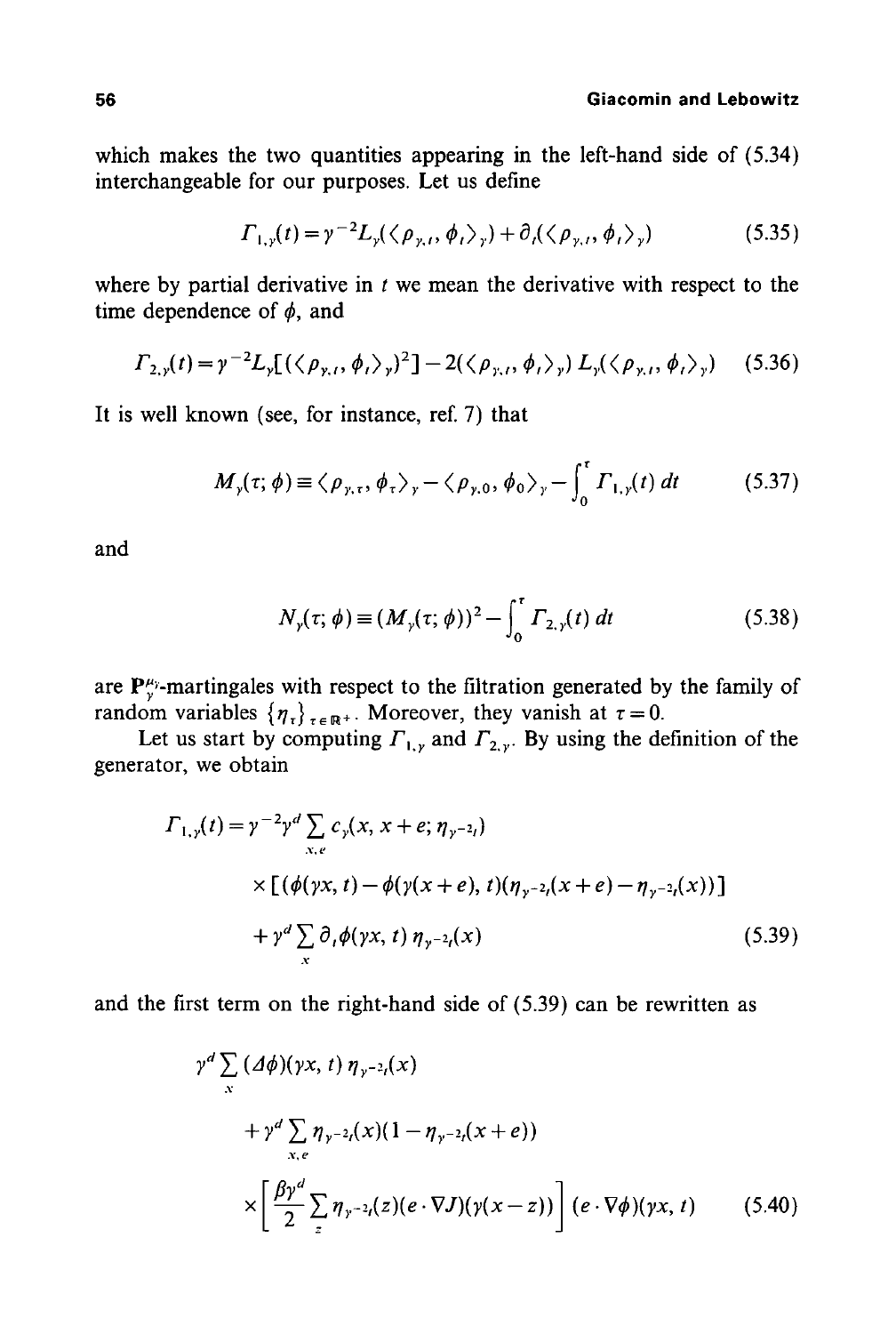apart from corrections that are uniformly vanishing as  $\gamma$  goes to zero, and so  $|\Gamma_{1}$ <sub>v</sub>(t) is uniformly bounded [this follows from the observation following (5.29) that  $\Phi'(0) = -1/2$ . Moreover,

$$
\Gamma_{2,y}(t) = \gamma^{-2} \sum_{x,e} c_{y}(x, x+e; \eta_{y^{-2}t})
$$
\n
$$
\times \left[ \gamma^{d} \sum_{z} \eta_{y^{-2}t}^{x,y+e}(z) \phi(z,t) - \gamma^{d} \sum_{z} \eta_{y^{-2}t}(z) \phi(z,t) \right]^{2}
$$
\n
$$
= \gamma^{-2} \gamma^{2d} \sum_{x,e} c_{y}(x, x+e; \eta_{y^{-2}t}) \left[ \phi(\gamma(x+e), t) - \phi(\gamma x, t) \right]^{2} (5.41)
$$

and from (5.41) we obtain

$$
|\Gamma_{2,y}(t)| \leq 2 \|\phi\|_{C^1} y^d \tag{5.42}
$$

The fact that  $|\langle \rho_{y,t}, \phi_t \rangle|$ ,  $|F_{1,y}(t)|$ , and  $|F_{2,y}(t)|$  are bounded uniformly in  $t \in [0, \tau]$  ( $\tau \in \mathbb{R}^+$ ),  $\eta \in D([0, \tau]; \Omega_{\nu})$ , and  $\gamma > 0$  immediately implies that the family of random variables  $\{\rho_{y}\}_{y>0}$  is (sequentially) relatively compact in  $D([0, \infty); M_1)$  (see, for instance, refs. 17 and 15). Moreover, every limit point  $\rho$  of  $\{\rho_v\}_{v>0}$  lies in  $C([0, \infty); M_1)$ , which follows directly from the fact that with  $\mathbf{P}_{\gamma}^{\mu_{\gamma}}$ -probability one the sup,  $|\sum_{x,e}(\mathscr{T}_{i}^{x,x+e}-\mathscr{T}_{i}^{x,x+e})|=1$ and so the quantity in (5.33) can have jumps of size at most  $\|\phi\|_{C^0}$   $\gamma$ , which vanish in the limit (see ref. 7, Theorem 2.7.8). We are then left with the task of identifying the limit.

Let us observe that (5.42) and Doob's martingale inequality imply that for every  $\delta_1 > 0$ ,  $\phi \in C^{2,1}$ , and  $\tau \in \mathbb{R}^+$ 

$$
\lim_{\gamma \to 0} \mathbf{P}_{\gamma}^{\mu_{\gamma}}(\sup_{t \in [0,\tau]} |M_{\gamma}(t; \phi)| > \delta_1) = 0 \tag{5.43}
$$

Observe that, because of the smoothness of  $\phi$  and J, for every  $\delta_2 > 0$ , there is an  $\varepsilon_0 > 0$  such that for all  $\varepsilon \in (0, \varepsilon_0]$  the following holds:

$$
\left| \beta \int_0^{\tau} \gamma^d \sum_{x,e} \pi_x(\eta_t) \pi_{x+e}(\eta_t) (\rho_{y,t} * e \cdot \nabla J)(\gamma x) (e \cdot \nabla \phi)(\gamma x, t) dt \right|
$$
  

$$
- \int_0^{\tau} \gamma^d \sum_{x,e} \mathbf{A} \mathbf{v}_{e^{-1}y,x} (\pi_0 \pi_e, \eta_t) \beta(\rho_{y,t} * e \cdot \nabla J)(\gamma x) (e \cdot \nabla \phi) dt \right| \le \delta_2
$$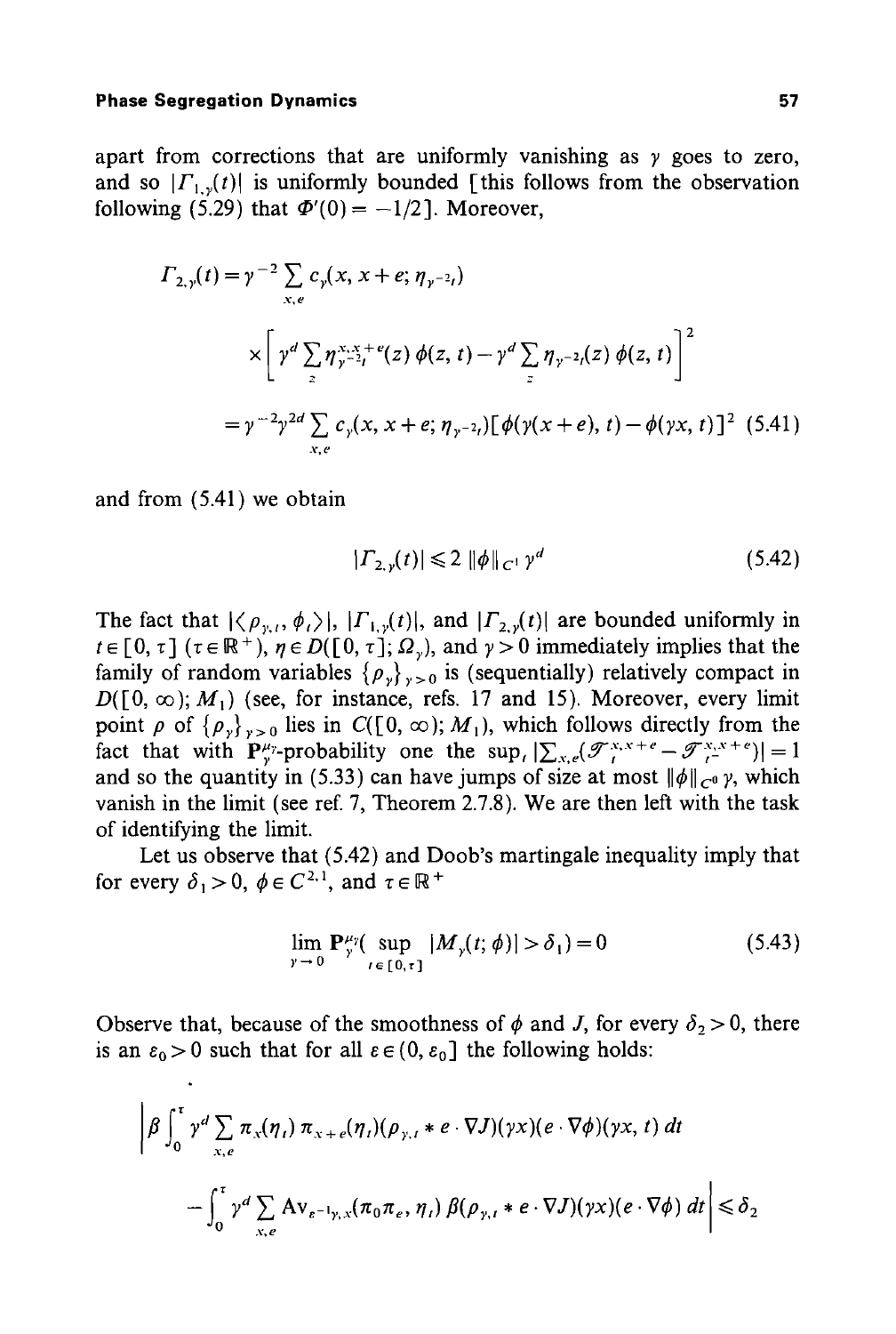and by (5.32) we obtain that for every  $\delta > 0$ 

$$
\lim_{\varepsilon \to 0} \lim_{y \to 0} \sup P_{y}^{\mu_{y}} \left( \left| \beta \int_{0}^{\tau} \gamma^{d} \sum_{x,e} Av_{\varepsilon^{-1}y,x} (\pi_{0} \pi_{e}, \eta_{t}) (\rho_{y,t} * e \cdot \nabla J) \right| \right. \times (\gamma x)(e \cdot \nabla \phi)(\gamma x, t) dt
$$
\n
$$
- \int_{0}^{\tau} \gamma^{d} \sum_{x,e} (Av_{\varepsilon^{-1}y,x} (\pi_{0}, \eta_{t}))^{2} \times [\beta(\rho_{y,t} * e \cdot \nabla J)] (e \cdot \nabla \phi)(\gamma x, t) dt \right| > \delta
$$
\n
$$
\leq \lim_{\varepsilon \to 0} \lim_{y \to 0} \sup P_{y}^{\mu_{y}} \left( \beta \|\nabla \phi\|_{C^{0}} \|J\|_{C^{1}} \right)
$$
\n
$$
\times \int_{0}^{\tau} \gamma^{d} \sum_{x,e} |Av_{\varepsilon^{-1}y,x} (\pi_{0} \pi_{e}, \eta_{t}) - (Av_{\varepsilon^{-1}y,x} (\pi_{0}, \eta_{t}))^{2} | dt > \delta \Big) = 0 \quad (5.44)
$$

Take the limit in  $\gamma$  along a convergent subsequence to obtain from (5.37), (5.40), (5.43), and (5.44) that for every  $\delta > 0$  with  $P_{y}^{\mu_{y}}$ -probability going to 1 as  $\varepsilon$  goes to zero, the limit point  $\rho$  satisfies the inequality

$$
\left| \int_{T^d} \rho(r, \tau) \phi(r, \tau) dr - \int_{T^d} \rho(r, 0) \phi_0(r) dr \right|
$$
  

$$
- \iint_{Q_r} \rho(r, t) (\partial_r \phi + \Delta \phi) dr dt
$$
  

$$
- \iint_{Q_r} \nabla \phi(r, t) (\rho - (\alpha_r * \rho)^2) [\beta(\rho * \nabla J)] dr dt \right| < \delta
$$

in which

$$
\alpha_{\varepsilon} = (2\varepsilon)^{-d} \chi_{[-\varepsilon, +\varepsilon]^d}
$$

Let  $\varepsilon$  go to zero and by the arbitrariness of  $\delta$  we obtain that  $\rho$  is a weak solution of (2.16). To complete the proof of Proposition 1, we have to show that there is only one weak solution.

Let us then consider  $\rho_1$  and  $\rho_2$  weak solutions of (2.16) with the same initial datum. Set  $w = \rho_1 - \rho_2$ . For each  $(r_0, t_0) \in Q_r$  and each  $\varepsilon > 0$  let us define

$$
\phi_{r_0, t_0, \varepsilon}(r, t) = \theta(t_0 + \varepsilon - t, r - r_0)
$$
\n(5.45)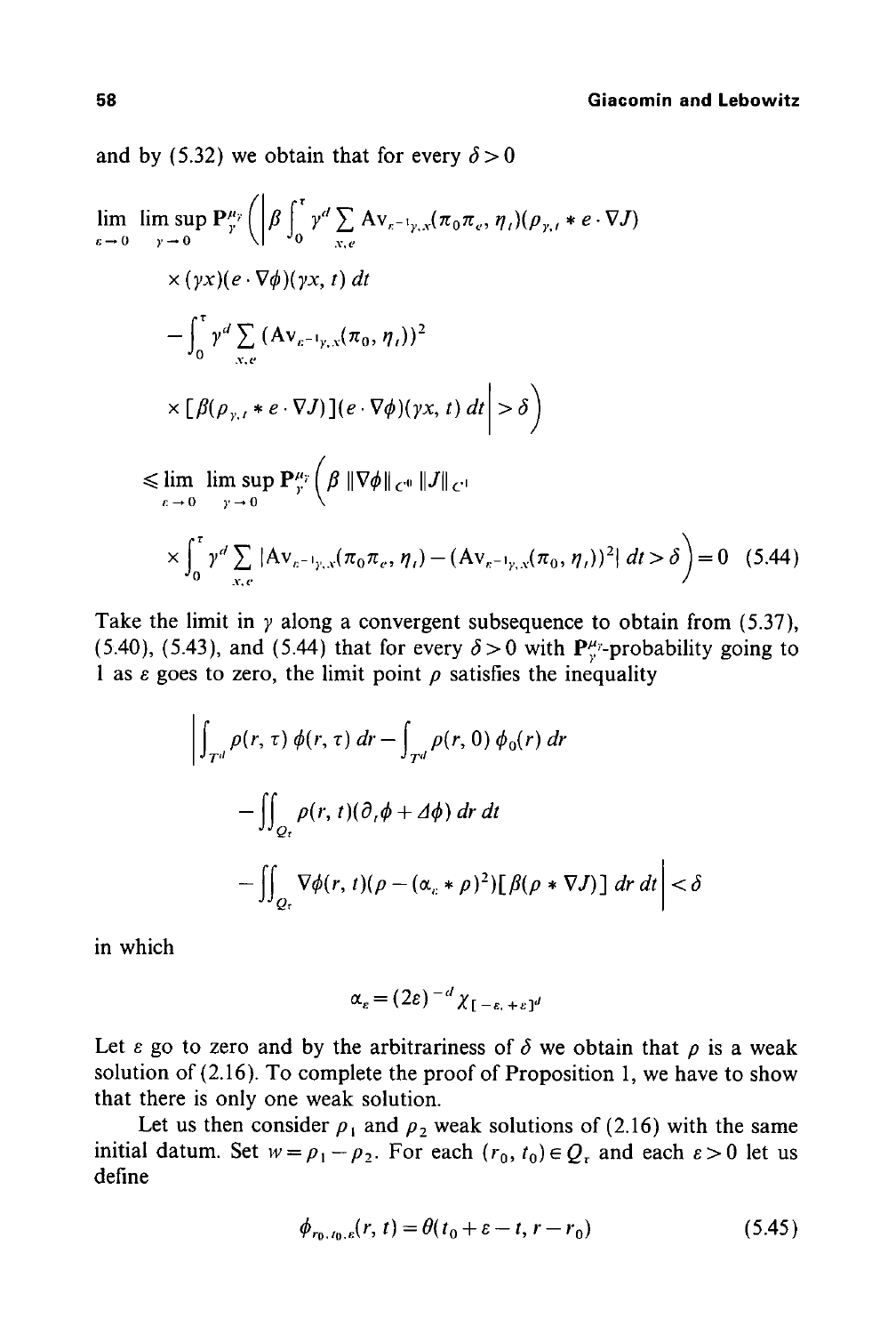#### **Phase Segregation Dynamics** 69 **59 1999 1999 1999 1999 1999 1999 1999 1999 1999 1999 1999 1999 1999 1999 1999 1999 1999 1999 1999 1999 1999 1999 1999 1999 1999 1999 19**

in which  $\theta(r, t) = \sum_{x \in \mathbb{Z}^d} \mathcal{G}_t(r-x)$  is the periodic heat kernel, which solves  $\partial_{\nu} \theta = \Delta \theta$  on  $T^d \times (0, \infty)$ . So the test function  $\phi_{r_0, t_0, \varepsilon} \in C^{\infty}(Q_{t_0})$  solves

$$
\partial_{t} \phi_{r_{0},t_{0},\varepsilon}(r,t) + \Delta \phi_{r_{0},t_{0},\varepsilon}(r,t) = 0 \tag{5.46}
$$

for all  $(r, t) \in Q_{t_0}$ . By using (5.46), we obtain  $[\sigma(\rho) = \beta \rho(1-\rho)]$ 

$$
\int_{T^d} \phi_{r_0,t_0,\varepsilon}(r, t_0) w(r, t_0) dr
$$
\n
$$
= \iint_{Q_{t_0}} \nabla \phi_{r_0,t_0,\varepsilon}(r, t) \left[ (\nabla J * w)(r, t) \sigma(\rho_1(r, t)) + (\nabla J * \rho_2)(r, t) \sigma'(\tilde{\rho}) w(r, t) \right] dr dt
$$

in which  $\tilde{\rho} \in [(\rho_1 \wedge \rho_2) \vee 0, (\rho_1 \vee \rho_2) \wedge 1]$ . Since  $\sigma(\rho_1) \in [0, \beta/4]$  and  $|\sigma'(\tilde{\rho})| \leq \beta$ , we obtain that

$$
\left| \int_{T^{d}} \phi_{r_{0}, t_{0}, \varepsilon}(r, t_{0}) w(r, t_{0}) dr \right|
$$
  
  $\leq c \left[ \beta ||\nabla J||_{1} \right] \underset{(r, t) \in \mathcal{Q}_{t_{0}}}{\text{ess sup}} |w(r, t)| \iint_{\mathcal{Q}_{t_{0}}} |\nabla \phi_{r_{0}, t_{0}, \varepsilon}(r, t)| dr dt$  (5.47)

The integral term on the right-hand side of (5.47) is bounded by  $c(\sqrt{t_0 + \varepsilon} - \sqrt{\varepsilon})$ , where c is a constant depending only on the dimension d. By observing that  $\phi_{r_0,\mu,c}(\cdot, t_0)$  is an approximate identity in  $\varepsilon$ , we obtain that there exists a constant  $\tilde{C}$  (which depends only on the  $L^1$  norm of  $\nabla J$ and on d) such that for almost every  $(r_0, t_0) \in Q_\tau$  we have that

$$
|w(r_0, t_0)| \leqslant C \sqrt{t_0} \mathop{\rm ess \; sup}_{(r, t) \in \mathcal{Q}_{t_0}} |w(r, t)|
$$

and so

ess sup 
$$
|w(r, t)| \leq C \sqrt{\tau}
$$
ess sup  $|w(r, t)|$   
\n $\lim_{(r,t)\in Q_r} |w(r, t)|$ 

Choosing  $\tau$  such that  $C \sqrt{\tau} < 1$  implies local uniqueness in time. But C depends only on  $J$  and  $d$ , so the global uniqueness follows by a bootstrap argument.  $\blacksquare$ 

**Proposition 1.** If  $\rho_0 \in C^2(T^d)$ , then the solution  $\rho$  of (5.8) can be chosen in  $C^{2,1}(T^d \times \mathbb{R}^+).$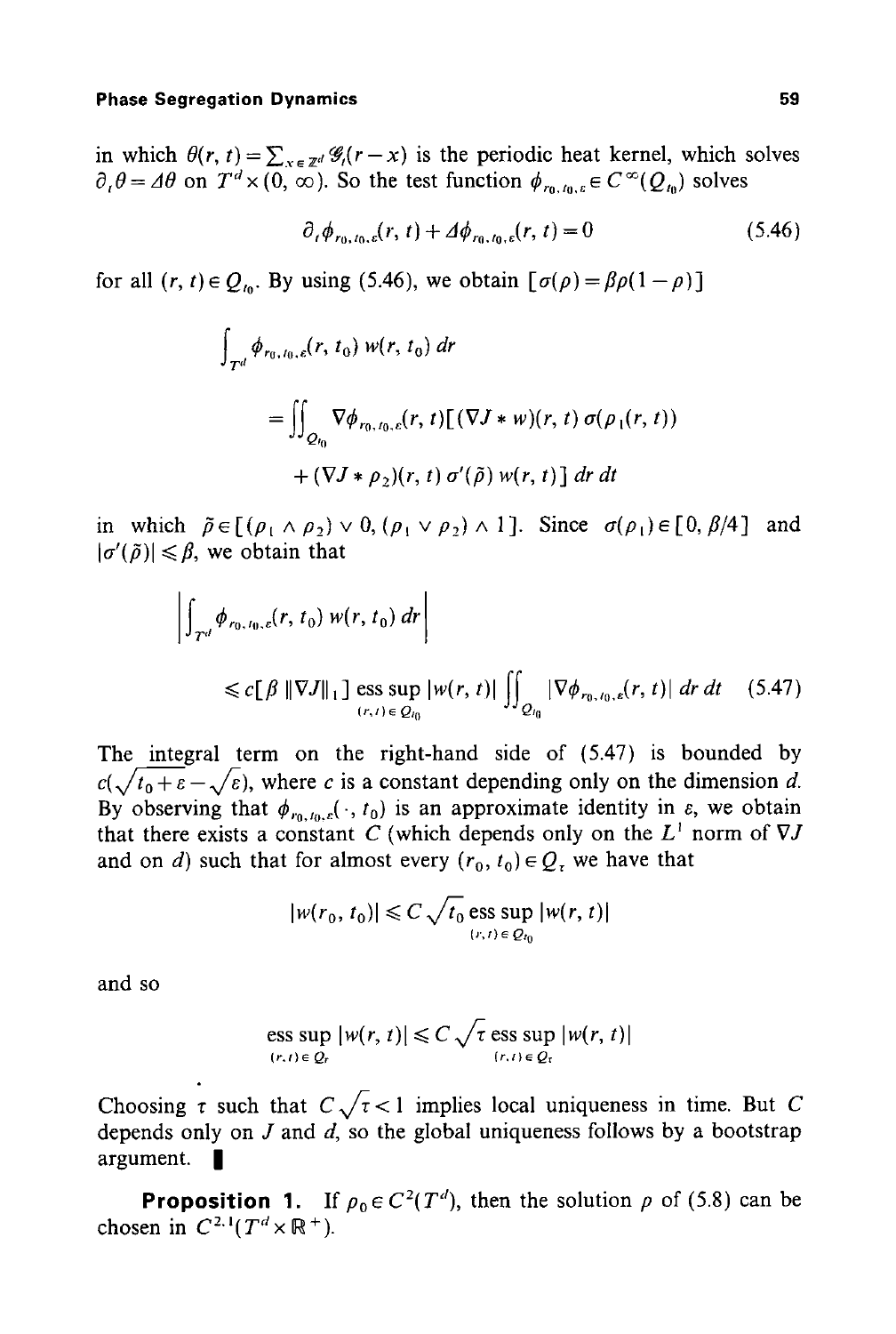*Proof.* Given a solution of (5.8), define

$$
F(r, t) = (\nabla J * \rho_t)(r) \tag{5.48}
$$

so  $F \in C^{\infty,0}(T^d \times \mathbb{R}^+; \mathbb{R}^d)$ . Observe that this means that  $\rho$  solves in the weak sense analogous to (5.8) the equation

$$
\partial_{\iota}\rho = \nabla \cdot \{ \nabla \rho - \beta \rho (1 - \rho) F \}
$$
 (5.49)

with initial condition  $p_0 \in C^2$ . But (5.49) is a nondegenerate parabolic equation which has a classical solution (Chapter 7, Section 4 of ref. 11), besides having a unique weak solution by the same argument used to prove uniqueness in the proof of Theorem 2.  $\blacksquare$ 

## **ACKNOWLEDGMENTS**

We would like to thank A. Asselah, O. Benois, L. Bonaventura, J. Percus, J. Quastel, H. Spohn, S. R. S. Varadhan, L. Xu, H. T. Yau, and in particular E. Presutti for very fruitful discussions. This work was partially supported by NSF-DMR 92-13424 4-20946 and AFOSR 0159 4-26435 (J.L.L.) and by the Swiss National Science Foundation, Project 20-41'925.94 (G.G.).

## **REFERENCES**

- 1. A. Asselah and L. Xu, In preparation.
- 2. L. Bertini, C. Landim, and S. Olla, Derivation of Cahn-Hilliard equations from Ginzburg-Landau models, Preprint (1996).
- 3. G. Gaginalp, The dynamics of a conserved phase field system: Stefan like, Hele-Shaw and Ginzburg-Landau dynamics, *1MA J. ApL Math.* 44:77-94 (1990).
- 4. J. W. Cahn and J. E. HiUiard, Free energy of a nonuniform system. 1. Interfacial free energy, *J. Chem. Phys.* 28:258-267 (1958).
- 5. J. W. Cahn, C. M. Elliott, and A. Novick-Cohen, The Cahn-Hilliard equation: Motion by minus the Laplacial of the mean curvature, *Eur. J. Appl. Math.* 7:287-301 (1996).
- 6. A. De Masi, E. Orlandi, E. Presutti, and L. Triolo, Glauber evolution with Kac potentials I. Mesoscopic and macroscopic limits, interface dynamics, *Nonlinearity* 7:633-696 (1994).
- 7. A. De Masi and E. Presutti, *Mathematical Methods for Hydrodynamic Lhnits* (Springer-Verlag, Berlin, 1991).
- 8. P. De Mottoni and R. Dal Passo, The heat equation with a nonlocal density dependent advection term, unpublished ( 1991 ).
- 9. P. C. Fife, Dynamical aspects of the Cahn-Hilliard equation, Barrett Lectures, University of Tennessee (1990).
- 10. P. Fratzl, J. L. Lebowitz, O. Penrose, and J. Amar, Scaling functions, self-similarity and the morphology of phase separating systems, *Phys. Rev. B (1992).*
- I 1. A. Friedman, *Partial Differential Equations of Parabolic Type (* Prentice-Hail, Englewood Cliffs, New Jersey, 1964).